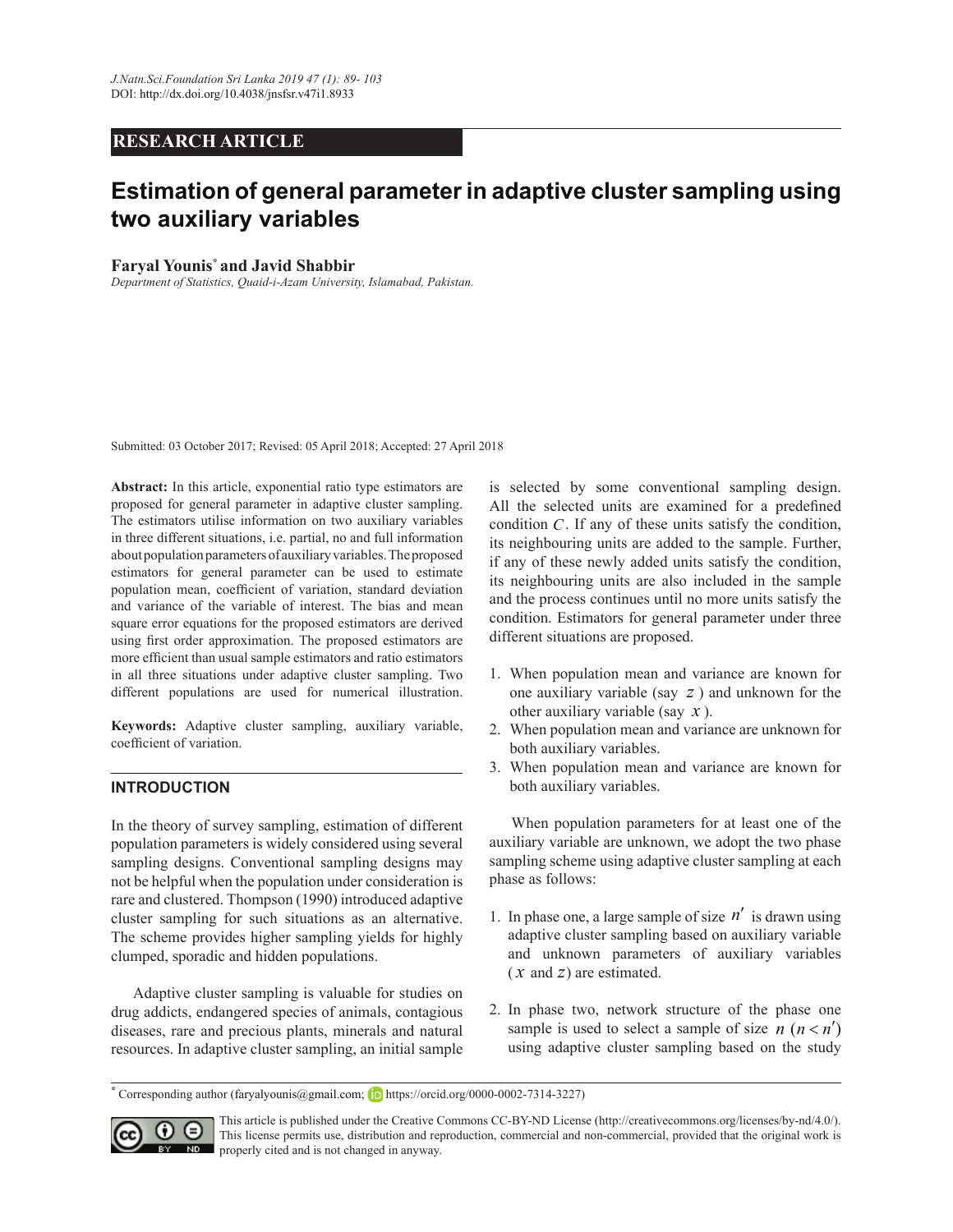variable. Thus information on the study variable  $(y)$ and auxiliary variables (*x* and *z*) is observed.  $C_{w_z} = \frac{w_z}{\overline{Z}_{w_z}}$ ,  $C_{w_y}$ 

Consider a finite population of  $N$  units with labels 1,2,..., *N*. Let  $y_i$  and  $(x_i, z_i)$  be the observed values of  $\qquad \qquad Q \qquad C \qquad C$ the study and the auxiliary variables and  $w_{y_i}$  and  $(w_{x_i}, w_{z_i})$   $\rho_{w_x w_z} C_{w_x} C_{w_z}$ ,  $C_{w_y w_z} = \rho_{w_y w_z} C_{w_y} C_{w_z}$ . be the network level means. Also let  $w_y$  and  $(\overline{w_x}, \overline{w_z})$  be the sample means and  $s_{w_y}^2$  and  $(s_{w_x}^2, s_{w_z}^2)$  be the sample variances of study and auxiliary variables. Let  $\overline{Y}_w$  and variances or study and auxiliary variables. Let  $Y_w$  and  $(\overline{X}_w, \overline{Z}_w)$  and  $S_w^2$  and  $(S_w^2, S_w^2)$  be the corresponding  $\overline{X}_w$ population means and variances respectively, in transformed population.

The following notations are used:

$$
\overline{w}_{y} = \frac{1}{n} \sum_{i=1}^{n} w_{y_{i}}, \overline{w}_{x} = \frac{1}{n} \sum_{i=1}^{n} w_{x_{i}}, \overline{w}_{z} = \frac{1}{n} \sum_{i=1}^{n} w_{z_{i}},
$$
\n
$$
w_{x_{i}} = \frac{1}{m_{i}} \sum_{j \in \mathbb{N}} x_{j}, w_{z_{i}} = \frac{1}{m_{i}} \sum_{j \in \mathbb{N}} z_{j},
$$
\n
$$
\overline{y}_{w} = \frac{1}{N} \sum_{j=1}^{N} w_{y_{j}}, \overline{X}_{w} = \frac{1}{N} \sum_{i=1}^{N} w_{x_{i}}, \overline{Z}_{w} = \frac{1}{N} \sum_{i=1}^{N} w_{z_{i}},
$$
\n
$$
\overline{y}_{w} = \frac{1}{n} \sum_{i=1}^{N} w_{y_{i}}, \overline{X}_{w} = \frac{1}{n} \sum_{i=1}^{N} w_{x_{i}}, \overline{Z}_{w} = \frac{1}{N} \sum_{i=1}^{N} w_{z_{i}},
$$
\n
$$
\overline{y}_{w} = \frac{1}{n} \sum_{i=1}^{n} w_{x_{i}}, \overline{w}_{z} = \frac{1}{n} \sum_{i=1}^{n} w_{z_{i}},
$$
\n
$$
\text{such that } E(e_{i}) = 0 \quad \forall i = 1, 2, 4, 5.
$$
\n
$$
S_{w_{i}}^{2} = \frac{1}{n-1} \sum_{i=1}^{n} (w_{y_{i}} - \overline{w}_{y})^{2}, S_{w_{i}}^{2} = \frac{1}{n-1} \sum_{i=1}^{n} (w_{z_{i}} - \overline{w}_{x})^{2},
$$
\n
$$
E(e_{u}^{2}) = \theta C_{w_{u}}, E(e_{2}e_{3}) = \theta A_{20}, C_{w_{u}}, E(e_{2}e_{3}) = E(e_{1}e_{2})
$$
\n
$$
S_{w_{u}}^{2} = \frac{1}{n-1} \sum_{i=1}^{n} (w_{x_{i}} - \overline{w}_{x})^{2},
$$
\n
$$
S_{w_{u}}^{2} = \frac{1}{n-1} \sum_{i=
$$

where,

$$
C_{w_z} = \frac{S_{w_z}}{\overline{Z}_w}, C_{w_y w_x} = \rho_{w_y w_x} C_{w_y} C_{w_x}, C_{w_x w_z} =
$$

$$
\rho_{w_{x}w_{z}}C_{w_{x}}C_{w_{z}}, C_{w_{y}w_{z}} = \rho_{w_{y}w_{z}}C_{w_{y}}C_{w_{z}}.
$$

The following error terms are used:

variances respectively, in  
\nvariances respectively, in  
\n
$$
e_0 = \frac{\overline{w}_y - \overline{Y}_w}{\overline{Y}_w}, e_1 = \frac{\overline{w}_x - \overline{X}_w}{\overline{X}_w}, e_1' = \frac{\overline{w}_x - \overline{X}_w}{\overline{X}_w},
$$
\ns are used:  
\n
$$
e_2 = \frac{\overline{w}_z - \overline{Z}_w}{\overline{Z}_w}, e_2' = \frac{\overline{w}_z - \overline{Z}_w}{\overline{Z}_w},
$$
\n
$$
e_2' = \frac{\overline{w}_z - \overline{Z}_w}{\overline{Z}_w}, e_2' = \frac{\overline{w}_z - \overline{Z}_w}{\overline{Z}_w},
$$
\n
$$
e_3 = \frac{s_{w_y}^2 - S_{w_y}^2}{S_{w_y}^2}, e_4 = \frac{s_{w_x}^2 - S_{w_x}^2}{S_{w_x}^2}, e_4' = \frac{s_{w_x}^2 - S_{w_x}^2}{S_{w_x}^2},
$$
\n
$$
\frac{1}{S_{w_x}^2} \sum_{v} w_{x_i}, \overline{Z}_w = \frac{1}{N} \sum_{v=1}^N w_{z_i}, \qquad e_5 = \frac{s_{w_z}^2 - S_{w_z}^2}{S_{w_z}^2}, e_5' = \frac{s_{w_z}^2 - S_{w_z}^2}{S_{w_z}^2},
$$

 $\sqrt{2}$ 

$$
E(e_{0}^{2}) = \partial \mathcal{L}_{w_{x}} E(e_{1}^{2}) = \partial \mathcal{L}_{w_{x}} E(e_{1}^{2}) = E(e_{1}e_{2}^{2})
$$
\n
$$
= E(e_{2}e_{1}^{2}) = \partial C_{w_{x}w_{z}}^{2}, E(e_{2}e_{3}) = \partial \lambda_{201}C_{w_{z}}, E(e_{1}e_{2}^{2}) = E(e_{1}e_{2}^{2})
$$
\n
$$
= E(e_{2}e_{1}^{2}) = \partial C_{w_{x}w_{z}}^{2}, E(e_{2}e_{4}) = \partial \lambda_{021}C_{w_{z}}, E(e_{1}e_{4}^{2}) = E(e_{1}e_{4}^{2})
$$
\n
$$
= E(e_{4}e_{1}^{2}) = \partial \lambda_{030}C_{w_{x}},
$$
\n
$$
= E(e_{4}e_{1}^{2}) = \partial \lambda_{030}C_{w_{x}},
$$
\n
$$
E(e_{2}^{2}) = \partial C_{w_{z}}^{2}, E(e_{1}e_{4}) = \partial \lambda_{030}C_{w_{x}}, E(e_{1}e_{5}) = E(e_{1}e_{5}^{2})
$$
\n
$$
= E(e_{5}e_{1}^{2}) = \partial \lambda_{012}C_{w_{x}},
$$
\n
$$
E(e_{3}^{2}) = \partial \lambda_{012}^{*}C_{w_{x}},
$$
\n
$$
E(e_{2}^{2}) = \partial \lambda_{102}^{*}C_{w_{x}}, E(e_{2}e_{4}^{2}) = E(e_{2}e_{4}^{2})
$$
\n
$$
= E(e_{4}e_{2}^{2}) = \partial \lambda_{021}C_{w_{z}},
$$
\n
$$
E(e_{4}^{2}) = \partial \lambda_{040}^{*}, E(e_{0}e_{3}) = \partial \lambda_{300}C_{w_{y}}, E(e_{2}e_{5}^{2}) = E(e_{2}e_{5}^{2})
$$
\n
$$
= E(e_{5}e_{2}^{2}) = \partial \lambda_{003}^{*}C_{w_{z}},
$$
\n
$$
E(e_{5}^{2}) = \partial \lambda_{003}^{*}C_{w_{z}},
$$
\n
$$
E(e_{5}^{2}) = \partial \lambda_{00
$$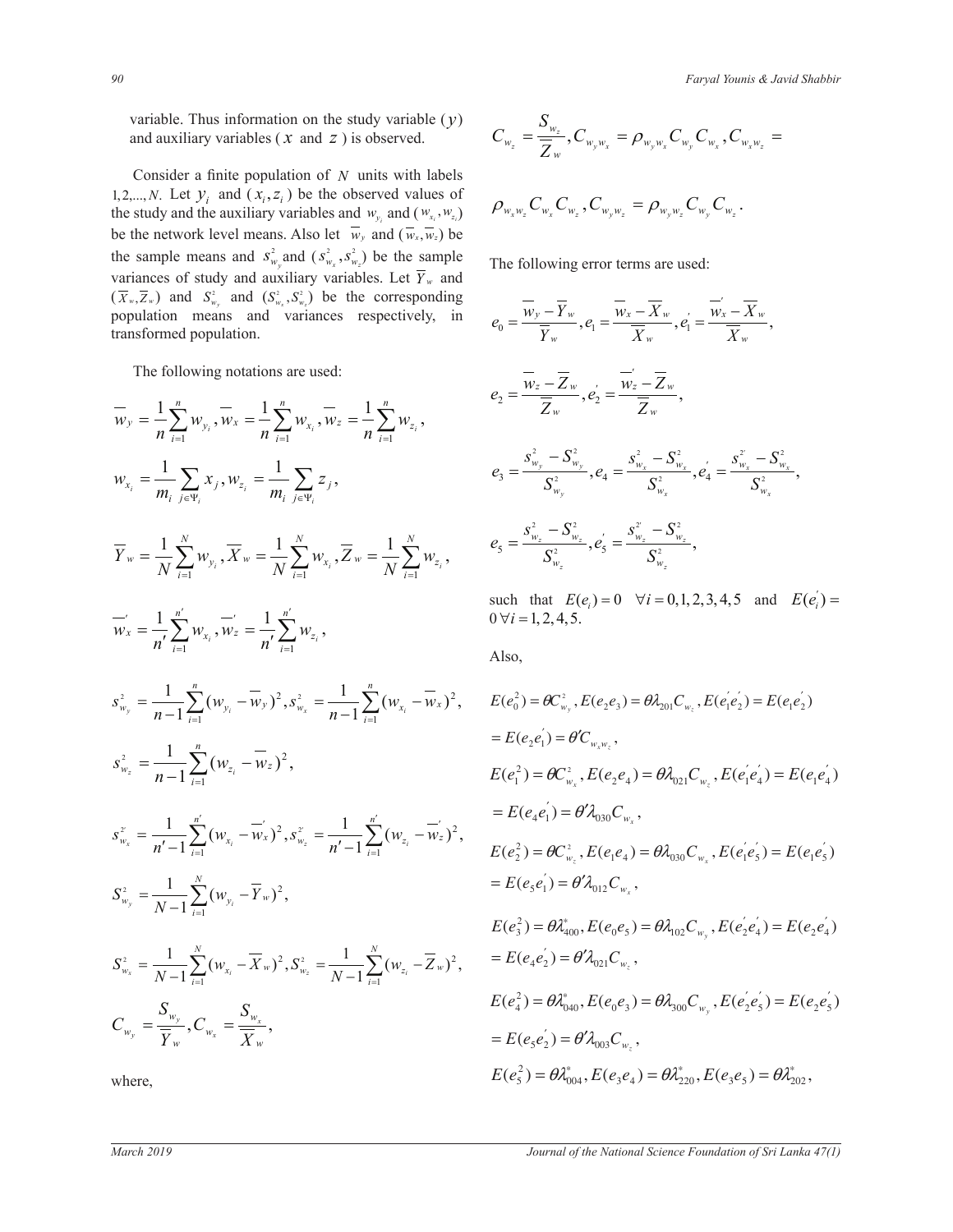$$
E(e_{4}^{'}e_{5}^{'})=E(e_{4}e_{5}^{'})=E(e_{5}e_{4}^{'})=\theta^{\prime}\lambda_{022}^{*},
$$
\n
$$
E(e_{0}e_{1})=\theta C_{w_{y}w_{x}}, E(e_{0}e_{2})=\theta C_{w_{y}w_{z}}, E(e_{1}e_{5})=\theta\lambda_{012}C_{w_{x}},
$$
\n
$$
E(e_{1}^{2})=E(e_{1}e_{1}^{'})=\theta^{\prime}C_{w_{x}}^{2},
$$
\n
$$
E(e_{1}e_{2})=\theta C_{w_{x}w_{z}}, E(e_{0}e_{4})=\theta C_{w_{y}}\lambda_{120}, E(e_{3}e_{5}^{'})=\theta^{\prime}\lambda_{202}^{*},
$$
\n
$$
E(e_{2}^{'})=E(e_{2}e_{2}^{'})=\theta^{\prime}C_{w_{z}}^{2},
$$
\n
$$
E(e_{4}e_{5})=\theta\lambda_{022}^{*}, E(e_{2}e_{5})=\theta\lambda_{003}C_{w_{z}}, E(e_{3}e_{1}^{'})=\theta^{\prime}\lambda_{210}C_{w_{x}},
$$
\n
$$
E(e_{4}^{2})=E(e_{4}e_{4}^{'})=\theta^{\prime}\lambda_{040}^{*},
$$
\n
$$
E(e_{3}e_{2}^{'})=\theta^{\prime}\lambda_{201}C_{w_{z}}, E(e_{3}e_{4}^{'})=\theta^{\prime}\lambda_{220}^{*}, E(e_{1}e_{3})=\theta\lambda_{210}C_{w_{x}},
$$
\n
$$
E(e_{5}^{2})=E(e_{5}e_{5}^{'})=\theta^{\prime}\lambda_{004}^{*},
$$

where where  $\blacksquare$  where where

$$
\begin{split} \theta &= \left(\frac{1}{n} - \frac{1}{N}\right), \mu_{\scriptscriptstyle rs\scriptscriptstyle I} = \frac{1}{N-1} \sum_{\scriptscriptstyle i=1}^N \left(w_{\scriptscriptstyle yi} - \overline{Y}_{\scriptscriptstyle w}\right)^r \left(w_{\scriptscriptstyle xi} - \overline{X}_{\scriptscriptstyle w}\right)^s \left(w_{\scriptscriptstyle zi} - \overline{Z}_{\scriptscriptstyle w}\right), \\ \theta' &= \left(\frac{1}{n'} - \frac{1}{N}\right), \theta'' = \theta - \theta' = \left(\frac{1}{n} - \frac{1}{n'}\right), \lambda_{\scriptscriptstyle rs\scriptscriptstyle I}^* = \lambda_{\scriptscriptstyle rs\scriptscriptstyle I} - 1, \lambda_{\scriptscriptstyle rs\scriptscriptstyle I} \\ &= \frac{\mu_{\scriptscriptstyle rs\scriptscriptstyle I}}{\mu_{\scriptscriptstyle 200}^{\frac{t}{2}} \mu_{002}^{\frac{t}{2}} \mu_{002}^{\frac{t}{2}}}. \end{split}
$$

της general parameter  $\frac{1}{2}$ The general parameter of interest is defined by,

$$
\tau(\alpha,\beta)=\overline{Y}_{w}^{\alpha}S_{w_{y}}^{\beta},\ \overline{Y}_{w}\neq 0,
$$

 $\mathbf{c}$ where  $\alpha$  and  $\beta$  are suitably chosen constants. For following population parameters: different values of  $\alpha$  and  $\beta$ ,  $\tau(\alpha, \beta)$  reduces to the

- 1.  $\alpha = 1, \beta = 0, \tau(\alpha, \beta) = \overline{Y}_{w}$  (population mean)
- 2.  $\alpha = 0, \beta = 2, \tau(\alpha, \beta) = S_{w_y}^2$  (population variance)
- 3.  $\alpha = -1, \beta = 1, \tau(\alpha, \beta) = C_{w_y}$  (population coefficient of variation)

 Thompson (1990) proposed an unbiased estimator for population mean based on Hansen-Hurwitz estimator as,

$$
t_{om} = \overline{w}_{y}
$$
  
=  $\frac{1}{n} \sum_{i=1}^{n} (w_{y})_{i}$ , ...(1)

where,

$$
(w_y)_i = \frac{1}{m_i} \sum_{j \in \Psi_i} y_j,
$$

 $\Psi_i$  is the network that includes unit *i*,  $(w_y)_i$  is the average of *v* values and *m* is the size of that network. average of *y* values and  $m_i$  is the size of that network.  $E(e_3e_5) = \theta \lambda_{202}^*$ , The variance of  $t_{om}$  is,

$$
V(t_{om}) = \theta \overline{Y}_{w}^{2} C_{wy}^{2} \qquad \qquad \dots (2)
$$

 Thompson (1992) suggested an unbiased estimator for population variance as,

$$
t_{ov} = s_{w_y}^2
$$
  
=  $\frac{1}{n-1} \sum_{i=1}^n (w_{y_i} - \overline{w}_y)^2$ . ...(3)

The variance of  $t_{ov}$  is,

$$
V(t_{ov}) = \mathcal{B}S_{w_y}^4 \lambda_{400}^* \tag{4}
$$

Similarly, an estimator for coefficient of variation can be defined as.

$$
t_{oc} = \hat{C}_{w_y}
$$
  
= 
$$
\frac{s_{w_y}}{\overline{w}_y}
$$
...(5)

The bias and mean square error (*MSE*) of  $t_{oc}$  to first order of approximation are,

$$
Bias(t_{oc}) = \theta C_{w_y} (C_{w_y}^2 - \frac{1}{2} C_{w_y} \lambda_{300} - \frac{1}{8} \lambda_{400}^*) \qquad ...(6)
$$

and

$$
MSE(t_{oc}) = C_{w_y}^2 \theta(C_{w_y}^2 + \frac{1}{4} \lambda_{400}^* - C_{w_y} \lambda_{300}) \qquad \qquad ...(7)
$$

Thus, the usual estimator for the general parameter  $\tau(\alpha, \beta)$  is,

$$
t_o = \hat{\tau}_{(\alpha,\beta)}
$$
  
=  $\frac{-\alpha}{W_y} s_{w_y}^{\beta}$  ...(8)

estimator is:<br>
the bias and  $MSE$  of  $t_o$ , to first order of approximation are,

$$
Bias(t_o) = \tau(\alpha, \beta)\theta[\frac{\alpha(\alpha - 1)}{2}C_{w_y}^2 + \frac{\alpha\beta}{2}C_{w_y}\lambda_{300} + \frac{\beta(\beta - 2)}{8}\lambda_{400}^2]
$$
...(9)

4

4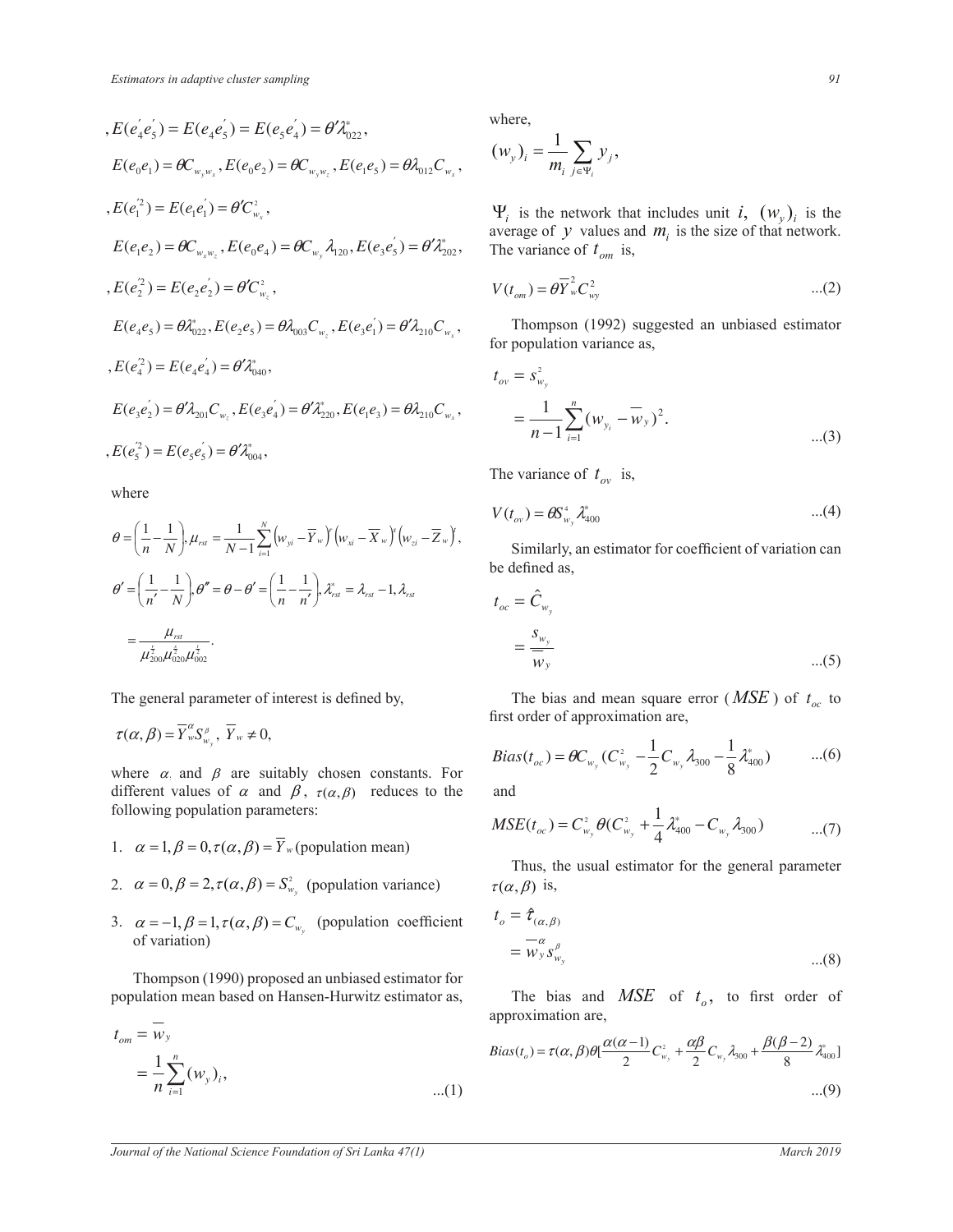*Faryal Younis & Javid Shabbir Faryal Younis & Javid Shabbir* 

and

$$
MSE(t_o) = \tau(\alpha, \beta)^2 \theta [\alpha^2 C_{w_y}^2 + \frac{\beta^2}{4} \lambda_{400}^* + \alpha \beta C_{w_y} \lambda_{300}]
$$
  
...(10)

 Dryver and Chao (2007) proposed ratio estimator for population mean as,

$$
t_{dc} = \overline{w}_y \frac{X_w}{\overline{w}_x} \qquad ...(11)
$$

The bias and  $MSE$  of  $t_{dc}$  to first order of approximation are,

$$
Bias(t_{dc}) = \theta \overline{Y}_{w}(C_{wx}^{2} - C_{w_{y}w_{x}})
$$
...(12)

and

$$
MSE(t_{dc}) = \theta \overline{Y}_{w}^{2} (C_{wy}^{2} + C_{wx}^{2} - 2C_{w_{y}w_{x}})
$$
...(13)

Following Dryver and Chao (2007), ratio estimator for general parameter  $\tau_{(\alpha,\beta)}$ , when  $(\overline{X}_w)$  is unknown and  $(\overline{Z}_w)$  is known, can be defined as,

$$
t_{dc-1} = \hat{\tau}_{(\alpha,\beta)} \left( \frac{\overline{w}_x'}{\overline{w}_x} \right) \left( \frac{\overline{w}_z'}{\overline{w}_z} \right) \left( \frac{\overline{Z}_w}{\overline{w}_z} \right), \tag{14}
$$

'E  $MSE$ approximation are,  $\frac{1}{2}$  $\frac{1}{2}$ a<br>∷ ¨ ונ<br>^  $\ddot{\cdot}$ ¨ ।<br>न to first order of The bias and  $MSE$  of  $t_{dc-1}$  to first order of

$$
Bias(t_{dc-1}) = \tau_{(\alpha,\beta)}[\theta \{ 3C_{w_z}^2 - 2\alpha C_{w_y w_z} - \beta \lambda_{201} C_{w_z} + \frac{\alpha \beta}{2} C_{w_y} \lambda_{300} + \frac{\alpha (\alpha - 1)}{2} C_{w_y}^2 + \frac{\beta (\beta - 2)}{8} \lambda_{400}^* \}
$$

$$
+ \theta' {\{\alpha C_{w_y w_z} + \frac{\beta}{2} \lambda_{201} C_{w_z} - 2C_{w_z}^2 \}} + \theta'' {\{ C_{w_x}^2 + 2C_{w_z w_x} - \alpha C_{w_y w_x} - \frac{\beta}{2} \lambda_{210} C_{w_x} \}}]
$$

and

$$
MSE(t_{dc-1}) = \tau_{(\alpha,\beta)}^2 [\theta {\alpha^2 C_{wy}^2} + \frac{\beta^2}{4} \lambda_{400}^* - 2\beta \lambda_{201} C_{w_z} \text{ approximation at } \alpha_{201}^2 + \frac{\alpha \beta}{2} C_{w_y} \lambda_{300} + 4C_{w_z}^2 - 4\alpha C_{w_y w_z}]
$$
  
+  $\theta' {2\alpha C_{w_y w_z} + \beta \lambda_{201} C_{w_z} - 3C_{w_z}^2}$   $\frac{\alpha(\alpha - 1)}{2} C_{wy}^2 + \frac{\alpha(\alpha - 1)}{2} C_{wy}^2 + \frac{\alpha(\alpha - 1)}{2} C_{wy}^2 + \frac{\alpha(\alpha - 1)}{2} C_{wy}^2 + \frac{\alpha(\alpha - 1)}{2} C_{wy}^2 + \frac{\alpha(\alpha - 1)}{2} C_{wy}^2 + \frac{\alpha(\alpha - 1)}{2} C_{wy}^2 + \frac{\alpha(\alpha - 1)}{2} C_{wy}^2 + \frac{\alpha(\alpha - 1)}{2} C_{wy}^2 + \frac{\alpha(\alpha - 1)}{2} C_{wy}^2 + \frac{\alpha(\alpha - 1)}{2} C_{wy}^2 + \frac{\alpha(\alpha - 1)}{2} C_{wy}^2]$ 

$$
+\theta''\Big\{C_{wx}^2+4C_{w_zw_x}-2\alpha C_{w_yw_x}-\beta\lambda_{210}C_{w_x}\Big\}\Big\}\n\dots(16)
$$

 $\frac{1}{2}$  $\overline{\mathfrak{c}}$ Similarly, ratio estimator for general parameter  $\tau_{(\alpha,\beta)}$ , when both  $(X_w, Z_w)$  are unknown, can be defined as,

$$
t_{dc-2} = \hat{\tau}_{(\alpha,\beta)} \left( \frac{\overline{w}_x'}{\overline{w}_x} \right) \left( \frac{\overline{w}_z'}{\overline{w}_z} \right) \qquad \qquad \dots (17)
$$

tior approximation are, of The bias and *MSE* of  $t_{dc-2}$ , to first order or ¨  $\mathbf{I}$ .<br>r bias and *MSE* of  $t_{dc-2}$ , to first order of particle order

...(12)  
\n
$$
Bias(t_{dc-2}) = \tau_{(\alpha,\beta)}[\theta\{\frac{\alpha\beta}{2}C_{w_y}\lambda_{300} + \frac{\alpha(\alpha-1)}{2}C_{w_y}^2 + \frac{\beta(\beta-2)}{8}\lambda_{400}^2\} + \theta''\{C_{wx}^2 + C_{wz}^2 + \frac{\beta}{2}\lambda_{210}C_{w_x} - \frac{\beta}{2}\lambda_{210}C_{w_x} - \frac{\beta}{2}\lambda_{201}C_{w_z} - \frac{\alpha C_{w_yw_z} - \alpha C_{w_yw_z}}]\n...(18)
$$

 $and$ 

 $\sim$ 

·

§ ·

§

$$
MSE(t_{dc-2}) = \tau_{(\alpha,\beta)}^2 [\theta \{\alpha^2 C_{wy}^2 + \frac{\beta^2}{4} \lambda_{400}^* + \alpha \beta C_{w_y} \lambda_{300}\}\n+ \theta'' \{C_{wx}^2 + C_{w_z}^2 + 2C_{w_x w_z} - 2\alpha C_{w_y w_x}\n- 2\alpha C_{w_y w_z} - \beta \lambda_{210} C_{w_x} - \beta \lambda_{201} C_{w_z}\}\n- (19)
$$

 $\frac{1}{\sqrt{2\pi}}$ ϳ  $\beta$  $\overline{a}$ ¸ ¸ .,<br>S, te © u<br>a <u>u</u> · ¨ ¨ © .<br>11 ¸ ¸ · ่<br>เ  $\overline{a}$ § c) ¨ ¨ § l<br>e Also, ratio estimator for general parameter  $\tau_{(\alpha,\beta)}$ , when both  $(\overline{X}_w, \overline{Z}_w)$  are known, can be defined as, when both  $(X_w, Z_w)$  are known, can be defined as,

$$
t_{dc-3} = \hat{\tau}_{(\alpha,\beta)} \left( \frac{\overline{X}_w}{\overline{w}_x} \right) \left( \frac{\overline{Z}_w}{\overline{w}_z} \right) \tag{20}
$$

 $dc - 3$ ։<br>«J»  $\frac{1}{\sqrt{2}}$ The bias and *MSE* of  $t_{dc-3}$ , to first order of approximation are approximation are, ¸ ¸ · ¨ ¨ §  $t_{dc-3}$ , to first order of

$$
Bias(t_{dc-3}) = \tau_{(\alpha,\beta)} \theta \{ C_{wx}^2 + C_{wz}^2 - \alpha C_{w_y w_x} + C_{w_z w_x}^2 \}
$$

$$
\frac{\alpha(\alpha-1)}{2}C_{_{\rm wy}}^2+\frac{\beta(\beta-2)}{8}\lambda_{400}^*+\frac{\alpha\beta}{2}C_{_{\rm w_{y}}}\lambda_{300}
$$

¨  $\overline{\phantom{a}}$ 

¨

¹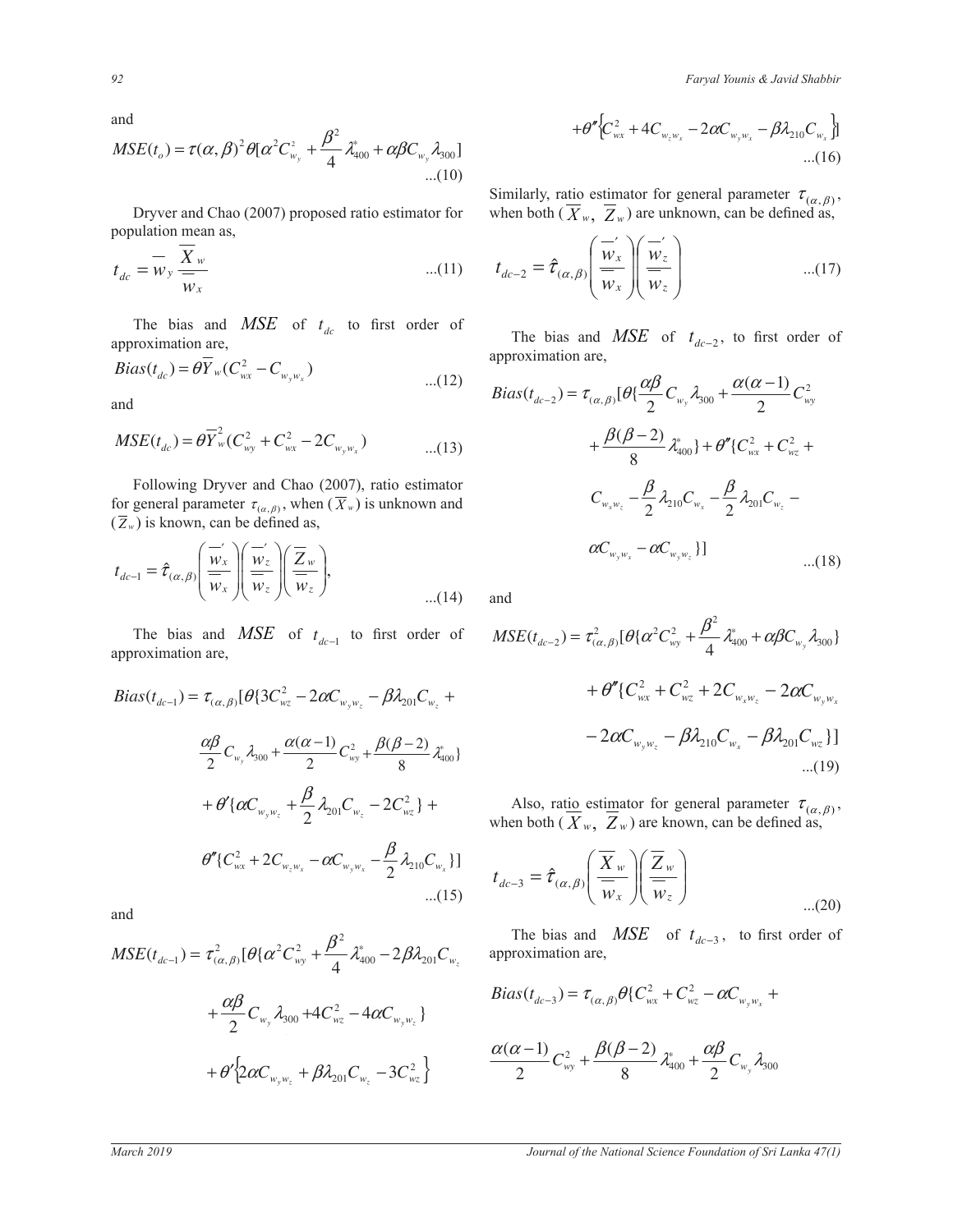$$
+C_{w_xw_z}-\alpha C_{w_yw_z}-\frac{\beta}{2}\lambda_{210}C_{w_x}-\frac{\beta}{2}\lambda_{201}C_{w_z}\}\quad ...(21)
$$

and

$$
MSE(t_{dc-3}) = \tau_{(\alpha,\beta)}^2 \theta \{ C_{wx}^2 + C_{wz}^2 + \alpha^2 C_{wy}^2 + \frac{\beta^2}{4} \lambda_{400}^* + \alpha \beta C_{w_y} \lambda_{300} + 2C_{w_x w_z} - 2\alpha C_{w_y w_x} -2\alpha C_{w_y w_z} - \beta \lambda_{20} C_{w_z} - \beta \lambda_{20} C_{w_z} \}
$$
...(22)

## **METHODOLOGY**

**Estimator for general parameter when**  $(X_w, S_{w_x}^2)$  are  $\bf{unknown}$  and  $(\mathcal{Z}_w, \mathcal{S}_{w_z}^2)$  are known

Motivated by Shabbir and Gupta (2017), the following exponential ratio type estimator for the population parameter is proposed:

$$
t_{1} = \hat{\tau}_{(\alpha,\beta)} \exp\left\{\frac{\overline{w}_{x} - \overline{w}_{x}}{\overline{w}_{x} + (a-1)\overline{w}_{x}}\right\} \exp\left\{\frac{\overline{w}_{z} - \overline{w}_{z}}{\overline{w}_{z} + (c-1)\overline{w}_{z}}\right\} \qquad \frac{2b-1}{2b^{2}} (e_{4}^{2} - e_{4}^{2}) + \left(\frac{1}{cd} + \frac{1}{cf}\right)
$$
  
\n
$$
\exp\left\{\frac{\overline{Z}_{w} - \overline{w}_{z}}{\overline{Z}_{w} + (g-1)\overline{w}_{z}}\right\} \exp\left\{\frac{s_{w_{x}}^{2} - s_{w_{x}}^{2}}{s_{w_{x}}^{2} + (b-1)s_{w_{x}}^{2}}\right\} \qquad \frac{\left(\frac{2g-1}{2g^{2}}\right)e_{2}^{2} + \frac{1}{gf}e_{2}e_{5} + \left(\frac{1}{b}\right)e_{5}e_{5} + \left(\frac{1}{b}\right)e_{5}e_{5} + \left(\frac{1}{b}\right)e_{5}e_{5} + \left(\frac{1}{b}\right)e_{5}e_{5} + \left(\frac{1}{b}\right)e_{5}e_{5} + \left(\frac{1}{b}\right)e_{5}e_{5} + \left(\frac{1}{b}\right)e_{5}e_{5} + \left(\frac{1}{b}\right)e_{5}e_{5} + \left(\frac{1}{b}\right)e_{5}e_{5} + \left(\frac{1}{b}\right)e_{5}e_{5} + \left(\frac{1}{b}\right)e_{5}e_{5} + \left(\frac{1}{b}\right)e_{5}e_{5} + \left(\frac{1}{b}\right)e_{5} + \left(\frac{1}{b}\right)e_{5} + \left(\frac{1}{b}\right)e_{5} + \left(\frac{1}{b}\right)e_{5} + \left(\frac{1}{b}\right)e_{5} + \left(\frac{1}{b}\right)e_{5} + \left(\frac{1}{b}\right)e_{5} + \left(\frac{1}{b}\right)e_{5} + \left(\frac{1}{b}\right)e_{5} + \left(\frac{1}{b}\right)e_{5} + \left(\frac{1}{b}\right)e_{5} + \left(\frac{1}{b}\right)e_{5} + \left(\frac{1}{b}\right)e_{5} + \left(\frac{1}{b}\right)e_{
$$

where  $a, b, c, d, g, f$  are suitably chosen constants. Rewriting equation  $(23)$  in terms of error terms and considering first order approximation we have considering first order approximation, we have, ¿ ِ<br>nı  $\mathbf{I}$ יבי<br>ה n: witting equation (25) in ten Rewriting equation (23) in terms of error terms and<br>equation first order entertainment we have nation, we hav ιv ¾ ®  $\frac{1}{\text{order}}$ <br>• order  $\ddot{\phantom{0}}$ Rewriting equati<br>considering first of considering first order ap

$$
t_{1} = \tau_{(\alpha,\beta)}\{1 + \alpha e_{0} + \frac{\beta}{2}e_{3} + \frac{\alpha\beta}{2}e_{0}e_{3} + \frac{\alpha(\alpha-1)}{2}e_{0}^{2} + \frac{\beta(\beta-2)}{8}e_{3}^{2} + \frac{\beta(\beta-2)}{8}e_{3}^{2}\}\{1 + \frac{e_{4}^{2}}{b} - \frac{e_{4}}{b} + \frac{e_{1}^{2}}{a} - \frac{e_{1}^{2}}{a} - \frac{e_{4}^{2}}{2b^{2}} + \frac{\beta(\beta-2)}{8}e_{3}^{2} - \frac{\alpha}{d}(e_{0}e_{0}e_{1}^{2} + \frac{\beta(\beta-2)}{2}e_{3}^{2} + \frac{\beta(\beta-2)}{2}e_{3}^{2} + \frac{\beta(\beta-2)}{2}e_{3}^{2} + \frac{\beta(\beta-2)}{2}e_{3}^{2} + \frac{\beta(\beta-2)}{2}e_{3}^{2} + \frac{\beta(\beta-2)}{2}e_{3}^{2} + \frac{\beta(\beta-2)}{2}e_{3}^{2} + \frac{\beta(\beta-2)}{2}e_{3}^{2} + \frac{\beta(\beta-2)}{2}e_{3}^{2} + \frac{\beta(\beta-2)}{2}e_{3}^{2} + \frac{\beta(\beta-2)}{2}e_{3}^{2} + \frac{\beta(\beta-2)}{2}e_{3}^{2} + \frac{\beta(\beta-2)}{2}e_{3}^{2} + \frac{\beta(\beta-2)}{2}e_{3}^{2} + \frac{\beta(\beta-2)}{2}e_{3}^{2} + \frac{\beta(\beta-2)}{2}e_{3}^{2} + \frac{\beta(\beta-2)}{2}e_{3}^{2} + \frac{\beta(\beta-2)}{2}e_{3}^{2} + \frac{\beta(\beta-2)}{2}e_{3}^{2} + \frac{\beta(\beta-2)}{2}e_{3}^{2} + \frac{\beta(\beta-2)}{2}e_{3}^{2} + \frac{\beta(\beta-2)}{2}e_{3}^{2} + \frac{\beta(\beta-2)}{2}e_{3}^{2} + \frac{\beta(\beta-2)}{2}e_{3}^{2} + \frac{\beta(\beta-2)}{2}e_{3}^{2} + \frac{\beta(\beta-2)}{2}e_{3}^{2} + \frac{\beta(\beta-2)}
$$

$$
\frac{2c-1}{2c^2}e_2^2 - \frac{e_2^{'2}}{2c^2} + \frac{1-d}{d^2}e_5e_5' + \frac{1-c}{c^2}e_2e_2' +
$$
  
\n
$$
\frac{e_2e_5'}{cd} - \frac{e_2e_5}{cd} - \frac{e_2e_5'}{cd} + \frac{e_2e_5}{cd} \{1 - \frac{e_5}{f} - \frac{e_2}{g}
$$
  
\n
$$
+ \frac{2f-1}{2f^2}e_5^2 + \frac{2g-1}{2g^2}e_2^2 + \frac{e_2e_5}{gf} \} \qquad ...(24)
$$

Multiplying out the terms on right hand side, we have,

$$
\begin{array}{lll}\n & t_{1} = \tau_{(\alpha,\beta)}[1 + \frac{e_{3}^{'} - e_{3}^{'} + \frac{e_{2}^{'} - e_{2}^{}}{b} + \frac{e_{4}^{'} - e_{4}^{'} + \frac{e_{1}^{'} - e_{1}^{}}{b} + \frac{e_{1}^{'} - e_{1}^{}}{d}] \\
\text{en } (\overline{X}_{w}, S_{w_{s}}^{2}) \text{ are } & +\alpha e_{0} + \frac{\beta}{2}e_{3} - \frac{e_{5}^{'} - e_{2}^{}}{f} + \frac{2d-1}{g} + \frac{1}{d}(\theta^{2}e_{3}^{2} - e_{5}^{2}) \\
\text{(7)}, \text{ the following} & +(\frac{2c-1}{2c^{2}} + \frac{1}{cg})(e_{2}^{2} - e_{2}^{2}) + (\frac{2f-1}{2f^{2}})e_{5}^{2} + \frac{2f-1}{\overline{w_{c}}}(\theta^{2}e_{3}^{2} - e_{2}^{2}) + \frac{2f-1}{2f^{2}}e_{5}^{2} + \frac{2f-1}{\overline{w_{c}}}(\theta^{2}e_{3}^{2} - e_{2}^{2}e_{3}^{2}) + \frac{2b-1}{2b^{2}}(e_{4}^{2} - e_{4}^{2}) + (\frac{1}{cd} + \frac{1}{cf} + \frac{1}{dg})(e_{2}e_{5} - e_{2}e_{5}^{'} + \frac{1}{f}(\theta-1)s_{w_{s}}^{2}) \\
& & + \frac{2a-1}{2a^{2}}(e_{1}^{2} - e_{1}^{2}) + (\frac{1}{bc} + \frac{1}{bg})(e_{2}e_{4} - e_{2}e_{4}^{'} + \frac{1}{f}(\theta-1)s_{w_{s}}^{2}) + \frac{2a-1}{2a^{2}}(e_{1}^{2} - e_{1}^{2}) + (\frac{1}{bc} + \frac{1}{bg})(e_{2}e_{4} - e_{2}e_{4}^{'} + \frac{1}{f}(\theta-1)s_{w_{s}}^{2}) \\
& & + (\frac{1}{ad} + \frac{1}{af})(e_{1}e_{5} - e_{1}e_{5}^{'} - \frac{\alpha}{g}e_{0}e_{2} - \frac{\alpha}{f}e_{0}e_{5} + \frac{1}{f}(\theta-1)s_{w_{s}}^{2})
$$

*Journal of the National Science Foundation of Sri Lanka 47(1)* March 2019 —<br>Journal of the National Science Foundation of Sri Lanka 47(.

−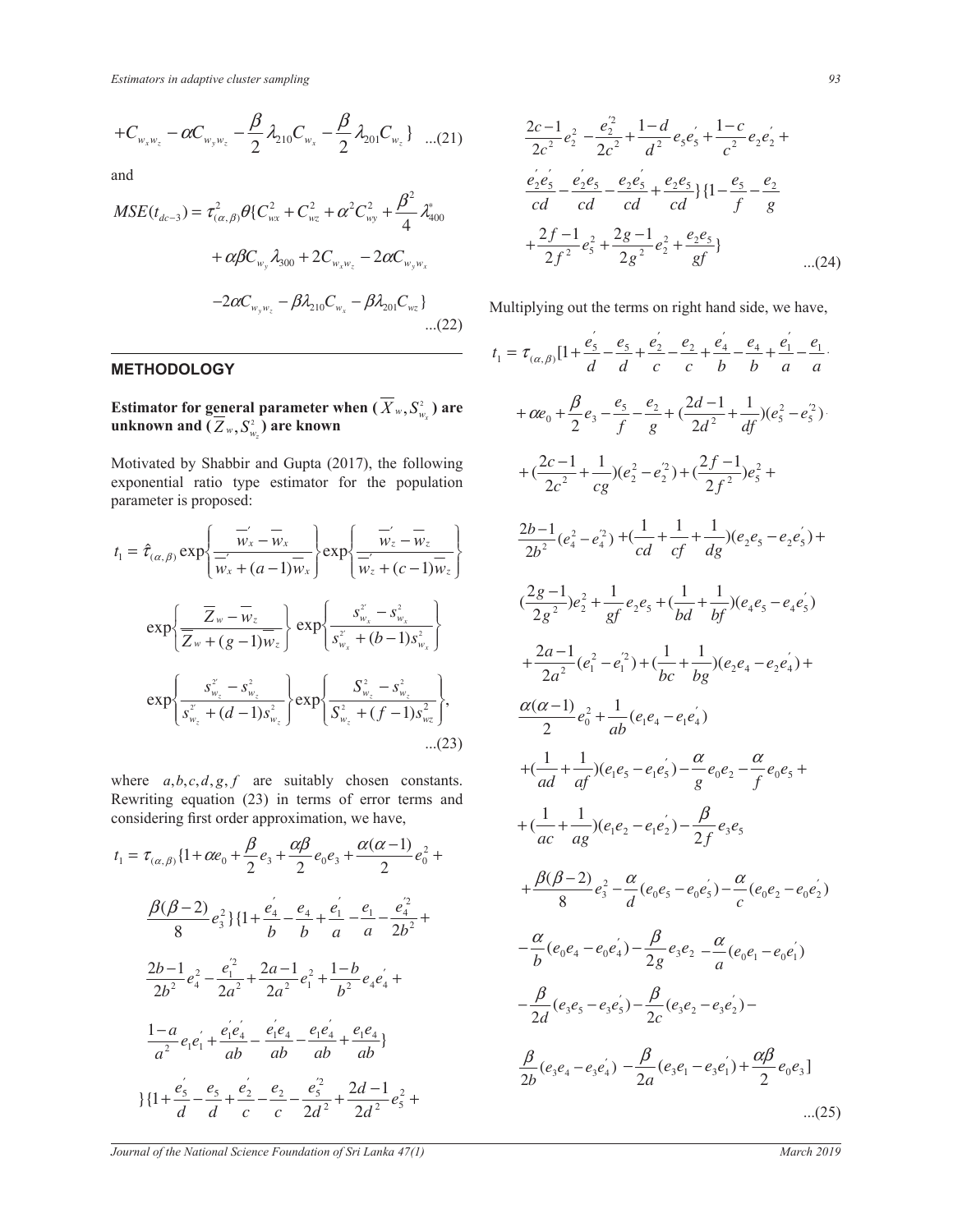From equation (25), we get the bias of proposed estimator  $t_{\text{as}}$  $t_1$  as,

$$
Bias(t_1) = \tau_{(\alpha,\beta)}[\theta\{\frac{w_6(2-w_6)}{2}\lambda_{004}^* + \frac{w_5(2-w_5)}{2}C_{w_2}^2 \qquad w_1w_2\lambda_{030}\}\n+ w_5w_6\lambda_{003}C_{w_2} + \frac{\alpha\beta}{2}C_{w_3}\lambda_{300} + \frac{\alpha(\alpha-1)}{2}C_{w_3}^2 + \qquad + (w_2w_3)\n+ \frac{\beta(\beta-2)}{8}\lambda_{400}^* - \alpha w_6\lambda_{102}C_{w_3} - \alpha w_5C_{w_3w_2} - \frac{\beta}{2}w_6\lambda_{202}^* \qquad + (w_1w_3)\n- \frac{\beta}{2}w_5\lambda_{201}C_{w_2}\} + \theta''\{\frac{w_1(2-w_1)}{2}C_{w_2}^2 + \qquad -\alpha w_1C_{w_3}\n- \frac{\alpha}{2}w_5\lambda_{201}C_{w_2}\} + \theta''\{\frac{w_1(2-w_1)}{2}C_{w_2}^2 + \qquad -\alpha w_1C_{w_3}\n+ \frac{w_4(2-w_4)}{2} + \qquad -\frac{\alpha}{2}w_6\} + \frac{w_6}{2} = \frac{1}{f}. \quad \text{This equation, the equation is}
$$
\n
$$
w_4w_6\lambda_{004}^* + (w_1w_4 + w_1w_6)\lambda_{012}C_{w_2} - \alpha w_2\lambda_{120}C_{w_3}
$$
\n
$$
\text{obtained as,}
$$

$$
+\frac{w_2(2-w_2)}{2}\lambda_{040}^* + (w_2w_4 + w_2w_6)\lambda_{022}^* +
$$
  
\n
$$
w_1w_2\lambda_{030}C_{w_x} - \frac{\beta}{2}w_1\lambda_{210}C_{w_x} + (\frac{w_3(2-w_3)}{2} + w_3w_5)C_{w_x}^2
$$
  
\n
$$
+(w_2w_3 + w_2w_5)\lambda_{021}C_{w_x} - \frac{\beta}{2}w_3\lambda_{201}C_{w_x}
$$
  
\n
$$
+(w_1w_3 + w_1w_5)C_{w_xw_x} - \alpha w_4\lambda_{102}C_{w_y} - \alpha w_3C_{w_yw_x}
$$
  
\n
$$
-\alpha w_1C_{w_yw_x} - \frac{\beta}{2}w_4\lambda_{202}^* - \frac{\beta}{2}w_2\lambda_{220}^*\}
$$
...(26)

where  $w_1 = \frac{1}{a}, w_2 = \frac{1}{b}, w_3 = \frac{1}{c}, w_4 = \frac{1}{d}, w_5 = \frac{1}{g},$  $w_4 + w_5 w_{003} w_{w_2}$  (2)  $w_6 = \frac{1}{f}$ . The mean square error of the proposed estimator  $t_1$ , to the first degree of approximation is obtained as,

$$
MSE(t_1) = \tau_{(\alpha,\beta)}^2 [\theta (\alpha^2 C_{w_y}^2 + w_5^2 C_{w_z}^2 + \frac{\beta^2}{4} \lambda_{400}^* + 2w_5 w_6 \lambda_{003} C_{w_z} - 2\alpha w_6 \lambda_{102} C_{w_y} + w_6^2 \lambda_{004}^* - 2\alpha w_5 C_{w_y w_z} - \beta w_6 \lambda_{202}^* - \beta w_5 \lambda_{201} C_{w_z} + \alpha \beta C_{w_y} \lambda_{300} + \theta'' \{w_1^2 C_{w_x}^2 + w_2^2 \lambda_{040}^* + C_{w_z}^2 (w_3^2 + 2w_3 w_5) + \lambda_{004}^* (w_4^2 + 2w_4 w_6) + 2\lambda_{003} C_{w_z} (w_3 w_4 + w_3 w_6 + w_4 w_5) + 2\lambda_{022}^* (w_2 w_4 + w_2 w_6) + 2\lambda_{021} C_{w_z} (w_2 w_3 + w_2 w_5) + 2C_{w_x w_z} (w_1 w_3 + w_1 w_5) + 2\lambda_{012} C_{w_x} (w_1 w_4 + w_1 w_6) + 2w_1 w_2 \lambda_{030} C_{w_x} - 2\alpha w_4 \lambda_{102} C_{w_y} - 2\alpha w_1 C_{w_y w_z} - 2\alpha w_3 C_{w_y w_z} - 2\alpha w_2 \lambda_{120} C_{w_y} - \beta w_4 \lambda_{202}^* - \beta w_3 \lambda_{201} C_{w_z} - \beta w_2 \lambda_{220}^* - \beta w_1 \lambda_{210} C_{w_x}]
$$
...(27)

the optimum values of  $w_i \forall i = 1, 2, ..., 6$ . Optimum values We get minimum mean square error of *t* by substituting optimum values of We get minimum mean square error of  $t_1$  by substituting of  $w_i \forall i = 1, 2, ..., 6$  are obtained by solving  $AX = B$  $...(28)$ 

»

 $\overline{\phantom{0}}$ 

«

» «

where

$$
A = \begin{bmatrix} 2C_{w_x} & 2\lambda_{030} & 2\rho_{w_xw_z}C_{w_z} & 2\lambda_{012} & 2\rho_{w_xw_z}C_{w_z} & 2\lambda_{012} \\ 2\lambda_{030}C_{w_x} & 2\lambda_{040} & 2\lambda_{021}C_{w_z} & 2\lambda_{022}^{*} & 2\lambda_{021}C_{w_z} & 2\lambda_{022}^{*} \\ 2\rho_{w_xw_z}C_{w_x} & 2\lambda_{021} & 2C_{w_z} & 2\lambda_{003} & 2C_{w_z} & 2\lambda_{003} \\ 2\lambda_{012}C_{w_x} & 2\lambda_{022}^{*} & 2\lambda_{003}C_{w_z} & 2\lambda_{004}^{*} & 2\lambda_{003}C_{w_z} & 2\lambda_{004}^{*} \\ 2\rho_{w_xw_z}C_{w_x}\theta'' & 2\lambda_{021}\theta'' & 2C_{w_z}\theta'' & 2\lambda_{003}\theta'' & 2C_{w_z}\theta & 2\lambda_{003}\theta \\ 2\lambda_{012}C_{w_x}\theta'' & 2\lambda_{022}^{*}\theta'' & 2\lambda_{003}C_{w_z}\theta'' & 2\lambda_{004}^{*}\theta'' & 2\lambda_{003}C_{w_z}\theta & 2\lambda_{004}^{*}\theta \end{bmatrix}
$$

$$
X = \begin{bmatrix} w_1 \\ w_2 \\ w_3 \\ w_4 \\ w_5 \end{bmatrix}, B = \begin{bmatrix} 2\alpha\rho_{w_xw_y}C_{wy} + \beta\lambda_{210} \\ 2\alpha\lambda_{102}C_{w_y} + \beta\lambda_{201} \\ 2\alpha\lambda_{102}C_{w_y} + \beta\lambda_{201}^{*} \\ 2\alpha\rho_{w_zw_y}C_{wy}\theta + \beta\lambda_{201}\theta \\ 2\alpha\rho_{w_zw_y}C_{w\theta} + \beta\lambda_{201}\theta \end{bmatrix}
$$

«

»

» » »

« « «

 $\left[2\alpha\lambda_{_{102}}C_{_{W_{y}}}\theta+\beta\lambda_{_{202}}^{*}\theta\right]$ 

*y*

*w*

 $\alpha\lambda_{102}C_{w}$   $\theta + \beta\lambda_{202}^{*}\theta$ 

 $_{102}C_{w_v}C + \mu v_{202}$ 

 $\left[2\alpha\lambda_{_{102}}C_{_{W_{y}}}\theta+\right]$ 

*C*

*yz*

2

 $\overline{\phantom{a}}$ 

 $\begin{bmatrix} 1 & 3 \\ w_6 \end{bmatrix}$ 

 $\lfloor w_6$ 

*w*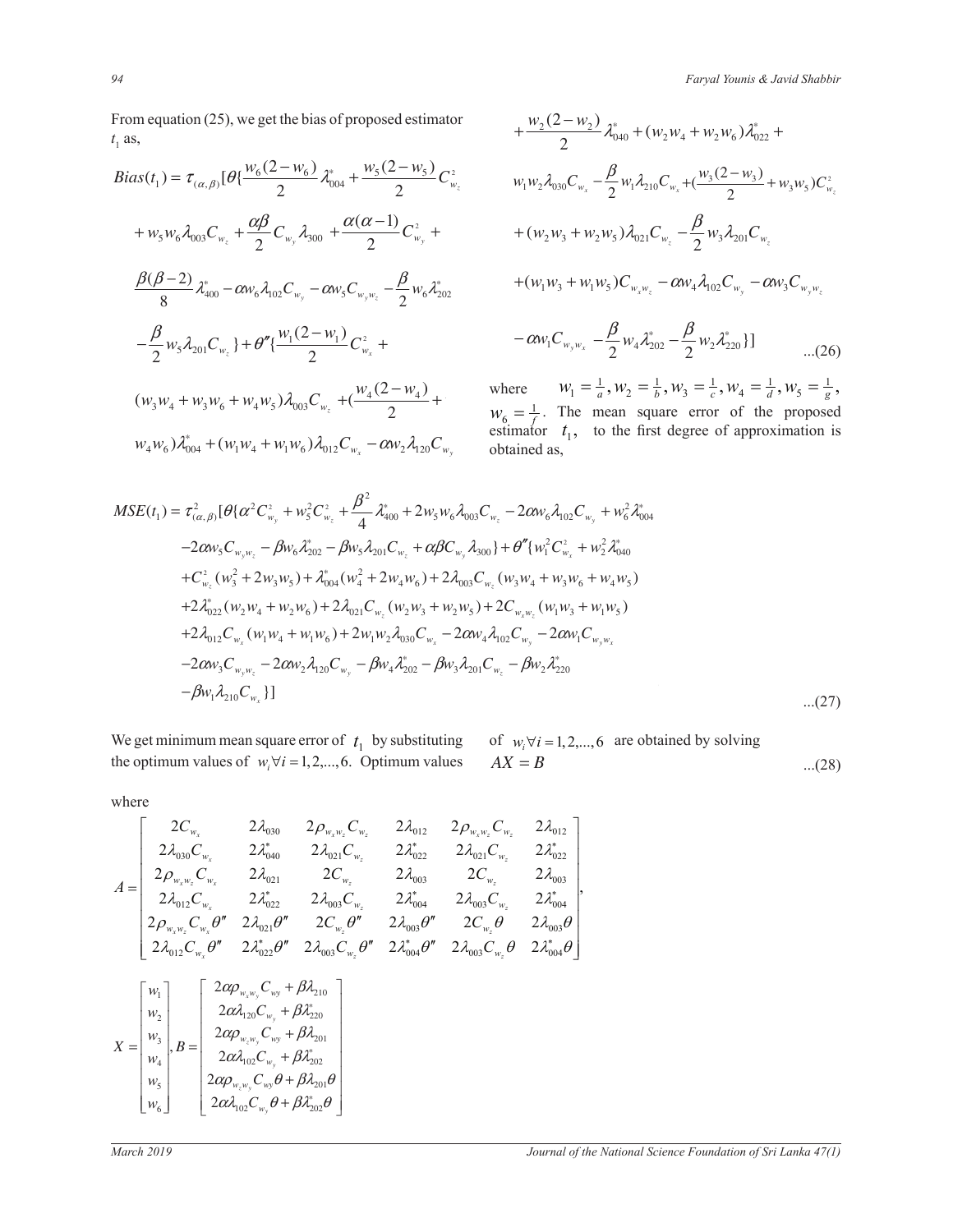The exponential ratio type estimator for population mean  $t_{1m}$  can be obtained by substituting  $\alpha = 1, \beta = 0$ in equation (23). The bias and  $MSE$  of  $t_{1m}$  can be obtained by putting  $\alpha = 1, \beta = 0$  in equations (26) and

(27). Similarly, exponential ratio type estimator for population variance  $(t_{1v})$  and coefficient of variation  $(t<sub>1c</sub>)$  can be obtained by putting  $\alpha = 0, \beta = 2$  and  $\alpha = -1, \beta = 1$  respectively in equation (23).

Estimator for general parameter when all  $(X_{w},S_{w_{x}}^{2})$  and  $(Z_{w},S_{w_{z}}^{2})$  are unknown

When  $X_w$ ,  $S_{w_x}^2$  and  $Z_w$ ,  $S_{w_z}^2$  all are unknown, the following estimator for general parameter is proposed: ½

$$
t_{2} = \hat{\tau}_{(\alpha,\beta)} \exp\left\{\frac{\overline{w}_{x} - \overline{w}_{x}}{\overline{w}_{x} + (a-1)\overline{w}_{x}}\right\} \exp\left\{\frac{\overline{w}_{z} - \overline{w}_{z}}{\overline{w}_{z} + (c-1)\overline{w}_{z}}\right\} \exp\left\{\frac{s_{w_{x}}^{2} - s_{w_{x}}^{2}}{s_{w_{x}}^{2} + (b-1)s_{w_{x}}^{2}}\right\} \exp\left\{\frac{s_{w_{z}}^{2} - s_{w_{z}}^{2}}{s_{w_{z}}^{2} + (d-1)s_{w_{z}}^{2}}\right\},\tag{29}
$$

where  $a, b, c, d$  are suitably chosen constants. Rewriting equation (29) in terms of error terms and considering first order approximation, we have,

$$
t_2 = \tau_{(\alpha,\beta)} \{1 + \alpha e_0 + \frac{\beta}{2} e_3 + \frac{\alpha \beta}{2} e_0 e_3 + \frac{\alpha (\alpha - 1)}{2} e_0^2 + \frac{\beta (\beta - 2)}{8} e_3^2 \} \{1 + \frac{e_4^2}{b} - \frac{e_4}{b} + \frac{e_1^2}{a} - \frac{e_4^2}{a} + \frac{2b - 1}{2b^2} e_4^2 - \frac{e_4^2}{2a^2} + \frac{2a - 1}{2a^2} e_1^2 + \frac{1 - b}{b^2} e_4 e_4^2 + \frac{e_1^2 e_4}{ab} + \frac{e_1 e_4}{ab} + \frac{1 - a}{a^2} e_1 e_1^2 - \frac{e_1^2 e_4}{ab} - \frac{e_1 e_4}{ab} \} \{1 + \frac{e_5^2}{d} - \frac{e_5}{d} + \frac{e_2^2}{c} - \frac{e_2^2}{c^2} - \frac{e_2^2}{2d^2} + \frac{2d - 1}{2d^2} e_3^2 + \frac{1 - d}{d^2} e_5 e_5^2 + \frac{1 - c}{c^2} e_2 e_2^2 - \frac{e_2^2}{2c^2} + \frac{2c - 1}{2c^2} e_2^2 + \frac{e_2^2 e_5^2}{c^2} - \frac{e_2^2 e_5^2}{c^2} - \frac{e_2 e_5^2}{c^2} + \frac{e_2 e_5}{c^2} + \frac{e_2 e_5}{c^2} + \frac{e_2 e_5}{c^2} + \frac{a_2 e_5}{c^2} + \frac{a_2 e_5}{c^2} + \frac{a_2 e_5}{c^2} + \frac{a_2 e_5}{c^2} + \frac{a_2 e_5}{c^2} + \frac{a_2 e_5}{c^2} + \frac{a_2 e_5}{c^2} + \frac{a_2 e_5}{c^2} + \frac{a_2 e_5}{c^2} + \frac{a_2 e_5}{c^2} + \frac{a_2 e_5}{c^2} + \frac{a_2 e_5}{c^2} + \frac{a_2 e_5}{c^2} + \frac{a_2 e_5}{c^
$$

tiplying out the terms on right hand side, we have Multiplying out the terms on right hand side, we have,

$$
t_{2} = \tau_{(\alpha,\beta)}[1 + \frac{e_{5}^{'} - e_{5}^{'} + \frac{e_{2}^{'} - e_{2}^{}}{c} + \frac{e_{4}^{'} - e_{4}^{'} + \frac{e_{1}^{'} - e_{1}^{}}{d} + \frac{e_{1}^{'} - e_{1}^{}}{d} + \frac{e_{1}^{'} - e_{1}^{}}{d} + \frac{e_{1}^{'} - e_{1}^{2}}{d} + \frac{\alpha(\alpha - 1)}{2}e_{0}^{2} + \frac{\beta}{2}e_{3} + \frac{\beta(\beta - 2)}{8}e_{3}^{2} + \frac{2a - 1}{2a^{2}}(e_{1}^{2} - e_{1}^{2}) + \frac{2b - 1}{2b^{2}}(e_{4}^{2} - e_{4}^{2}) + \frac{\alpha\beta}{2}e_{0}e_{3} + \frac{2c - 1}{2c^{2}}(e_{2}^{2} - e_{2}^{2}) + \frac{2d - 1}{2d^{2}}(e_{5}^{2} - e_{5}^{2}) + \frac{1}{cd}(e_{2}e_{5} - e_{2}e_{5}^{'}) + \frac{1}{bc}(e_{4}e_{5} - e_{4}e_{5}^{'}) + \frac{1}{bc}(e_{4}e_{5} - e_{4}e_{5}^{'}) + \frac{1}{ac}(e_{1}e_{5} - e_{1}e_{5}^{'}) + \frac{1}{ac}(e_{1}e_{2} - e_{1}e_{2}^{'}) + \frac{1}{ab}(e_{1}e_{4} - e_{1}e_{4}^{'})
$$

$$
-\frac{\alpha}{d}(e_{0}e_{5} - e_{0}e_{5}^{'}) - \frac{\alpha}{c}(e_{0}e_{2} - e_{0}e_{2}^{'}) - \frac{\beta}{2a}(e_{3}e_{1} - e_{3}e_{1}^{'}) - \frac{\beta}{2b}(e_{3}e_{4} - e_{3}e_{4}^{'})
$$

$$
-\frac{\alpha}{a}(e_{0}e_{1} - e_{0}e_{1}^{'}) - \frac{\alpha}{b}(e_{0}e_{4} - e_{0}e_{4}^{'}) - \frac{\beta}{2c}(e_{3}e_{2} - e_{3}e_{2}^{'}) - \frac{\beta}{2d}(e_{3}e_{5} - e_{3}e_{5}^{'})] \qquad ...(3
$$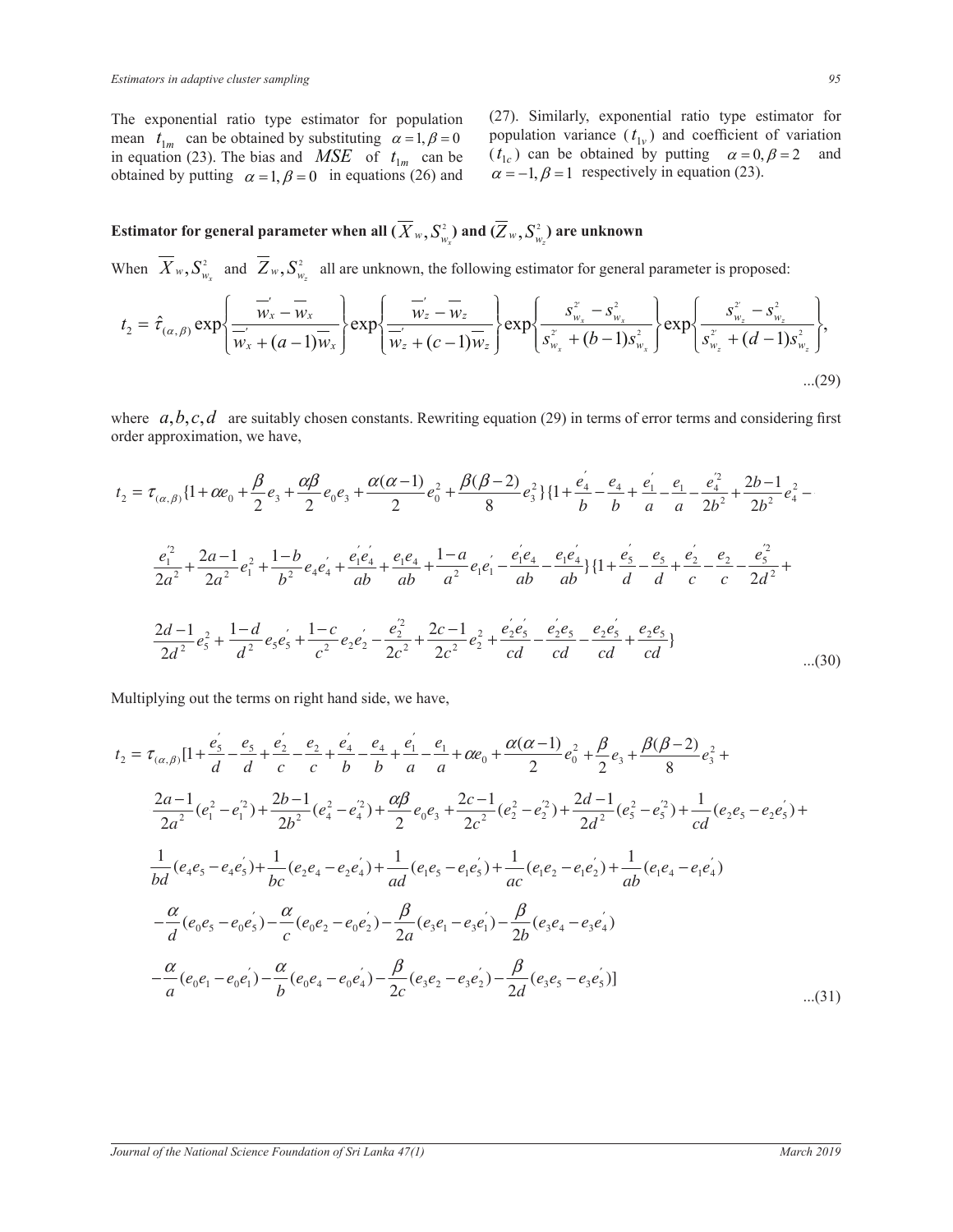From equation (31), we get the bias of proposed estimator  $t_2$  as,

$$
Bias(t_2) = \tau_{(\alpha,\beta)}[\theta \{ \frac{\alpha(\alpha-1)}{2}C_{w_y}^2 + \frac{\beta(\beta-2)}{8}\lambda_{400}^* + \frac{\alpha\beta}{2}C_{w_y}\lambda_{300}\} + \theta''\{w_1w_3C_{w_xw_z}^2 + \frac{w_4(2-w_4)}{2}\lambda_{004}^* + \frac{w_1(2-w_1)}{2}C_{w_x}^2 + \frac{w_3(2-w_3)}{2}C_{w_z}^2 + w_3w_4\lambda_{003}C_{w_z}^2 + w_1w_4\lambda_{012}C_{w_x}^2 + w_1w_2\lambda_{030}C_{w_x} - \alpha w_1C_{w_yw_x} - \alpha w_2\lambda_{120}C_{w_y} - \alpha w_3C_{w_yw_z} + \frac{w_2(2-w_2)}{2}\lambda_{040}^* + w_2w_3\lambda_{021}C_{w_z} + w_2w_4\lambda_{022}^* - \frac{\beta}{2}w_4\lambda_{202}^* - \frac{\beta}{2}w_2\lambda_{220}^* - \frac{\beta}{2}w_3\lambda_{201}C_{w_z} - \alpha w_4\lambda_{102}C_{w_y} - \frac{\beta}{2}w_1\lambda_{210}C_{w_x}\}\]
$$
...(32)

The *MSE* of proposed estimator  $t_2$ , to the first degree of approximation is obtained as,

$$
MSE(t_2) = \tau_{(\alpha,\beta)}^2 [\theta \{\alpha^2 C_{w_y}^2 + \frac{\beta^2}{4} \lambda_{400}^* + \alpha \beta C_{w_y} \lambda_{300}\} + \theta'' \{w_4^2 \lambda_{004}^* + w_3^2 C_{w_z}^2 + 2w_2 w_4 \lambda_{022}^* + w_1^2 C_{w_x}^2 + 2w_3 w_4 \lambda_{003} C_{w_z} - 2\alpha w_1 C_{w_y w_x} + 2w_1 w_4 \lambda_{012} C_{w_x} + 2w_1 w_2 \lambda_{030} C_{w_x} + w_2^2 \lambda_{040}^* + 2w_2 w_3 \lambda_{021} C_{w_z} + 2w_1 w_3 C_{w_x w_z} - 2\alpha w_4 \lambda_{102} C_{w_y} - 2\alpha w_2 \lambda_{120} C_{w_y} - 2\alpha w_3 C_{w_y w_z} - \beta w_1 \lambda_{210} C_{w_x} - \beta w_2 \lambda_{220}^* - \beta w_3 \lambda_{201} C_{w_z} - \beta w_4 \lambda_{202}^* \}]
$$
...(33)

The exponential ratio type estimator for population in equation (29). The bias and *MSE* of  $t_{2m}$  can be population variance  $(t_{2v})$  and coefficient of variation mean  $t_{2m}$  can be obtained by substituting  $\alpha = 1, \beta = 0$ (*t*<sub>2*c*</sub>) can be obtained by putting  $\alpha = 0, \beta = 2$  and  $\alpha = 0, \beta = 2$ obtained by putting  $\alpha = 1, \beta = 0$  in equations (32) and  $\beta(\beta)$  $\alpha = -1, \beta = 1$  respectively in equation (29). (33). Similarly, exponential ratio type estimator for *b a*

## **Estimator for general parameter when all**  $(X_w, S_{w_x}^2)$ and  $(Z_w, S^2_{w_z})$  are known

When  $X_w$ ,  $S_{w_x}^2$  and  $Z_w$ ,  $S_{w_z}^2$  all are known, we propose the following estimator for general parameter:

$$
t_{3} = \hat{\tau}_{(\alpha,\beta)} \exp\left\{\frac{\overline{X}_{w} - \overline{w}_{x}}{\overline{X}_{w} + (a-1)\overline{w}_{x}}\right\} \exp\left\{\frac{\overline{Z}_{w} - \overline{w}_{z}}{\overline{Z}_{w} + (c-1)\overline{w}_{z}}\right\}
$$

$$
\exp\left\{\frac{S_{w_{x}}^{2} - S_{w_{x}}^{2}}{S_{w_{x}}^{2} + (b-1)s_{w_{x}}^{2}}\right\} \exp\left\{\frac{S_{w_{z}}^{2} - S_{w_{z}}^{2}}{S_{w_{z}}^{2} + (d-1)s_{w_{z}}^{2}}\right\}
$$
...(34)

where  $a, b, c, d$  are suitably chosen constants. Rewriting  $t_3$  as, equation (34) in terms of error terms and considering first order approximation, we have,

 $\overline{\phantom{a}}$ 

ϭϮ

$$
t_3 = \tau_{(\alpha,\beta)} \{1 + \alpha e_0 + \frac{\beta}{2} e_3 + \frac{\alpha \beta}{2} e_0 e_3 + \frac{\alpha (\alpha - 1)}{2} e_0^2 +
$$
  
\n  
\ne  
\nd  
\n
$$
\frac{\beta(\beta - 2)}{8} e_3^2 \} \{1 - \frac{e_4}{b} - \frac{e_1}{a} + \frac{2b - 1}{2b^2} e_4^2 + \frac{2a - 1}{2a^2} e_1^2 + \frac{e_1 e_4}{ab}\}
$$
  
\n  
\nand  
\n
$$
\{1 - \frac{e_5}{d} - \frac{e_2}{c} + \frac{2d - 1}{2d^2} e_5^2 + \frac{2c - 1}{2c^2} e_2^2 + \frac{e_2 e_5}{cd}\}
$$
...(35)

Multiplying out the terms on right hand side, we have,

own, we propose  
\n
$$
t_3 = \tau_{(\alpha,\beta)}[1 - \frac{e_5}{d} - \frac{e_2}{b} - \frac{e_4}{d} - \frac{e_1}{d} + \alpha e_0 + \frac{\beta}{2}e_3 - \frac{\alpha}{d}e_0e_5 - \frac{\alpha}{c}e_0e_2
$$
\nmeter:  
\n
$$
+ \frac{2d-1}{2d^2}e_5^2 - \frac{\alpha}{b}e_0e_4 - \frac{\alpha}{a}e_0e_1 + \frac{2c-1}{2c^2}e_2^2 + \frac{2b-1}{2b^2}e_4^2 + \frac{2a-1}{2a^2}e_1^2
$$
\n
$$
\overline{Z}_w - \overline{w}_z
$$
\n
$$
+ \frac{\alpha\beta}{2}e_0e_3 + \frac{1}{cd}e_2e_5 + \frac{1}{bd}e_4e_5 + \frac{\alpha(\alpha-1)}{2}e_0^2 + \frac{1}{bc}e_2e_4 + \frac{1}{ad}e_1e_5
$$
\n
$$
+ \frac{1}{ac}e_1e_2 + \frac{1}{ab}e_1e_4 - \frac{\beta}{2a}e_3e_1 + \frac{\beta(\beta-2)}{8}e_3^2 - \frac{\beta}{2c}e_3e_2
$$
\n...(34)  
\n
$$
- \frac{\beta}{2b}e_3e_4 - \frac{\beta}{2d}e_3e_5]
$$
\n...(36)

From equation (36), we get the bias of proposed estimator

 $\overline{\phantom{a}}$ 

ϭϮ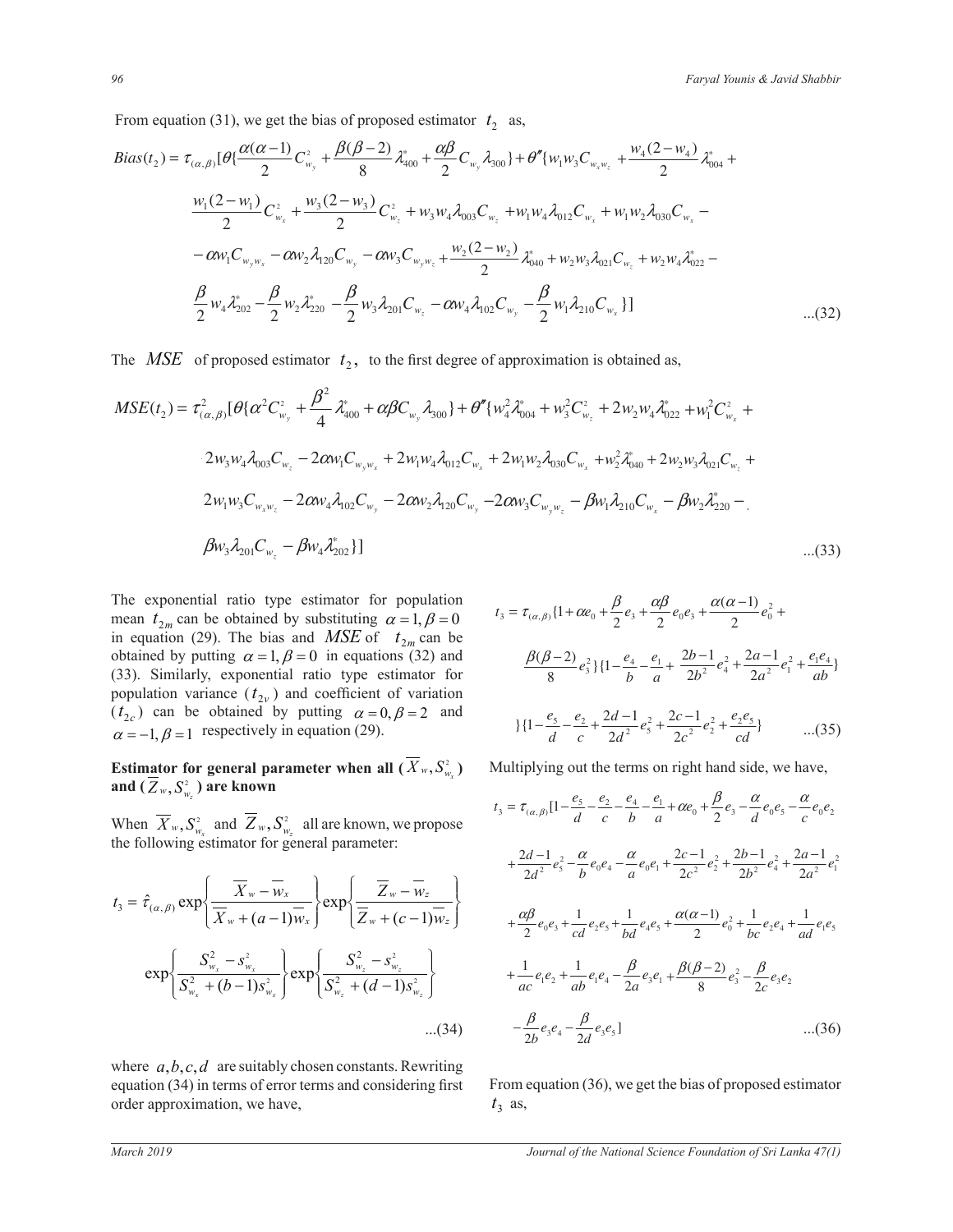$$
Bias(t_3) = \tau_{(\alpha,\beta)}\theta[\frac{w_1(2-w_1)}{2}C_{w_x}^2 + \frac{w_2(2-w_2)}{2}\lambda_{040}^2 + \frac{w_3(2-w_3)}{2}C_{w_z}^2 + w_1w_3C_{w_xw_z} + \frac{w_4(2-w_4)}{2}\lambda_{004}^2 + \frac{\alpha(\alpha-1)}{2}C_{w_y}^2 + w_1w_4\lambda_{012}C_{w_x} + w_2w_4\lambda_{022}^2 - \alpha w_1C_{w_yw_x} + \frac{\beta(\beta-2)}{8}\lambda_{400}^2 + \frac{\alpha\beta}{2}C_{w_y}\lambda_{300} + w_2w_3\lambda_{021}C_{w_z} + w_3w_4\lambda_{003}C_{w_z} - \alpha w_3C_{w_yw_z} + w_1w_2\lambda_{030}C_{w_x} - \alpha w_2\lambda_{120}C_{w_y} - \alpha w_4\lambda_{102}C_{w_y} - \frac{\beta}{2}w_2\lambda_{220}^2 - \frac{\beta}{2}w_1\lambda_{210}C_{w_x} - \frac{\beta}{2}w_4\lambda_{202}^2 - \frac{\beta}{2}w_3\lambda_{201}C_{w_z}]
$$
...(37)

The mean square error of the proposed estimator  $t<sub>3</sub>$ , to the first degree of approximation is obtained as

$$
MSE(t_3) = \tau_{(\alpha,\beta)}^2 \theta [\alpha^2 C_{w_y}^2 + \frac{\beta^2}{4} \lambda_{400}^* + \alpha \beta C_{w_y} \lambda_{300} + w_2^2 \lambda_{040}^* + w_1^2 C_{w_x}^2 + w_3^2 C_{w_z}^2 + w_4^2 \lambda_{004}^*
$$
  
+2 $w_3 w_4 \lambda_{003} C_{w_z} + 2 w_2 w_4 \lambda_{022}^* + 2 w_1 w_4 \lambda_{012} C_{w_x} - 2 \alpha w_1 C_{w_y w_x} - 2 \alpha w_3 C_{w_y w_z}$   
+2 $w_1 w_2 \lambda_{030} C_{w_x} + 2 w_1 w_3 C_{w_x w_z} - 2 \alpha w_2 \lambda_{120} C_{w_y} - \beta w_1 \lambda_{210} C_{w_x} - \beta w_2 \lambda_{220}^*$   
+2 $w_2 w_3 \lambda_{021} C_{w_z} - 2 \alpha w_4 \lambda_{102} C_{w_y} - \beta w_3 \lambda_{201} C_{w_z} - \beta w_4 \lambda_{202}^*]$ ...(38)

Optimum values of  $w_i \forall i = 1, 2, ..., 4$  for  $t_2$  and  $t_3$  can be obtained by solving the following system of equations: » « «  $\mathbf{a}$ » » « «

$$
\begin{bmatrix} 2C_{w_x} & 2\lambda_{030} & 2\rho_{w_xw_z}C_{w_z} & 2\lambda_{012} \\ 2\lambda_{030}C_{w_x} & 2\lambda_{040}^* & 2\lambda_{021}C_{w_z} & 2\lambda_{022}^* \\ 2\rho_{w_xw_z}C_{w_x} & 2\lambda_{021} & 2C_{w_z} & 2\lambda_{003} \\ 2\lambda_{012}C_{w_x} & 2\lambda_{022}^* & 2\lambda_{003}C_{w_z} & 2\lambda_{04}^* \end{bmatrix} \begin{bmatrix} w_1 \\ w_2 \\ w_3 \\ w_4 \end{bmatrix} = \begin{bmatrix} 2\alpha\rho_{w_xw_y}C_{wy} + \beta\lambda_{210} \\ 2\alpha\lambda_{120}C_{w_y} + \beta\lambda_{201}^* \\ 2\alpha\rho_{w_zw_y}C_{wy} + \beta\lambda_{201}^* \\ 2\alpha\lambda_{102}C_{w_y} + \beta\lambda_{202}^* \end{bmatrix}
$$

in equation (34). The bias and *MSE* of  $t_{3m}$  can be The exponential ratio type estimator for population mean  $t_{3m}$  can be obtained by substituting  $\alpha = 1, \beta = 0$ obtained by putting  $\alpha = 1, \beta = 0$  in equations (37) and (38). Similarly, the exponential ratio type estimator for population variance  $(t_{3v})$  and coefficient of variation

 $(t_{3c})$  can be obtained by putting  $\alpha = 0, \beta = 2$  and  $\alpha = -1, \beta = 1$  respectively in equation (34).

#### **Efficiency comparison**

estimators are considered here. Comparison of the proposed estimators with other

 $\overline{a}$ From equations (10) and (27),  $MSE(t_1) < MSE(t_0)$  if

$$
\theta \{ w_6^2 \lambda_{004}^* + w_5^2 C_{w_z}^2 + 2 w_5 w_6 \lambda_{003} C_{w_z} - 2 \alpha w_6 \lambda_{102} C_{w_y} - 2 \alpha w_5 C_{w_y w_z} - \beta w_5 \lambda_{201} C_{w_z} - \beta w_6 \lambda_{202}^*
$$
\n
$$
\} + \theta'' \{ \lambda_{004}^* (w_4^2 + 2 w_4 w_6) + 2 \lambda_{003} C_{w_z} (w_3 w_4 + w_3 w_6 + w_4 w_5) + C_{w_z}^2 (w_3^2 + 2 w_3 w_5) + w_1^2 C_{w_x}^2
$$
\n
$$
+ 2 w_1 w_2 \lambda_{030} C_{w_x} + w_2^2 \lambda_{040}^* + 2 \lambda_{012} C_{w_x} (w_1 w_4 + w_1 w_6) + 2 (w_2 w_4 + w_2 w_6) \lambda_{022}^* - \beta w_4 \lambda_{202}^*
$$
\n
$$
+ 2 (w_2 w_3 + w_2 w_5) \lambda_{021} C_{w_z} + 2 (w_1 w_3 + w_1 w_5) C_{w_x w_z} - 2 \alpha w_2 \lambda_{120} C_{w_y} - 2 \alpha w_4 \lambda_{102} C_{w_y}
$$
\n
$$
- 2 \alpha w_3 C_{w_y w_z} - 2 \alpha w_1 C_{w_y w_x} - \beta w_3 \lambda_{201} C_{w_z} - \beta w_2 \lambda_{220}^* - \beta w_1 \lambda_{210} C_{w_x} \} < 0
$$
\n...(39)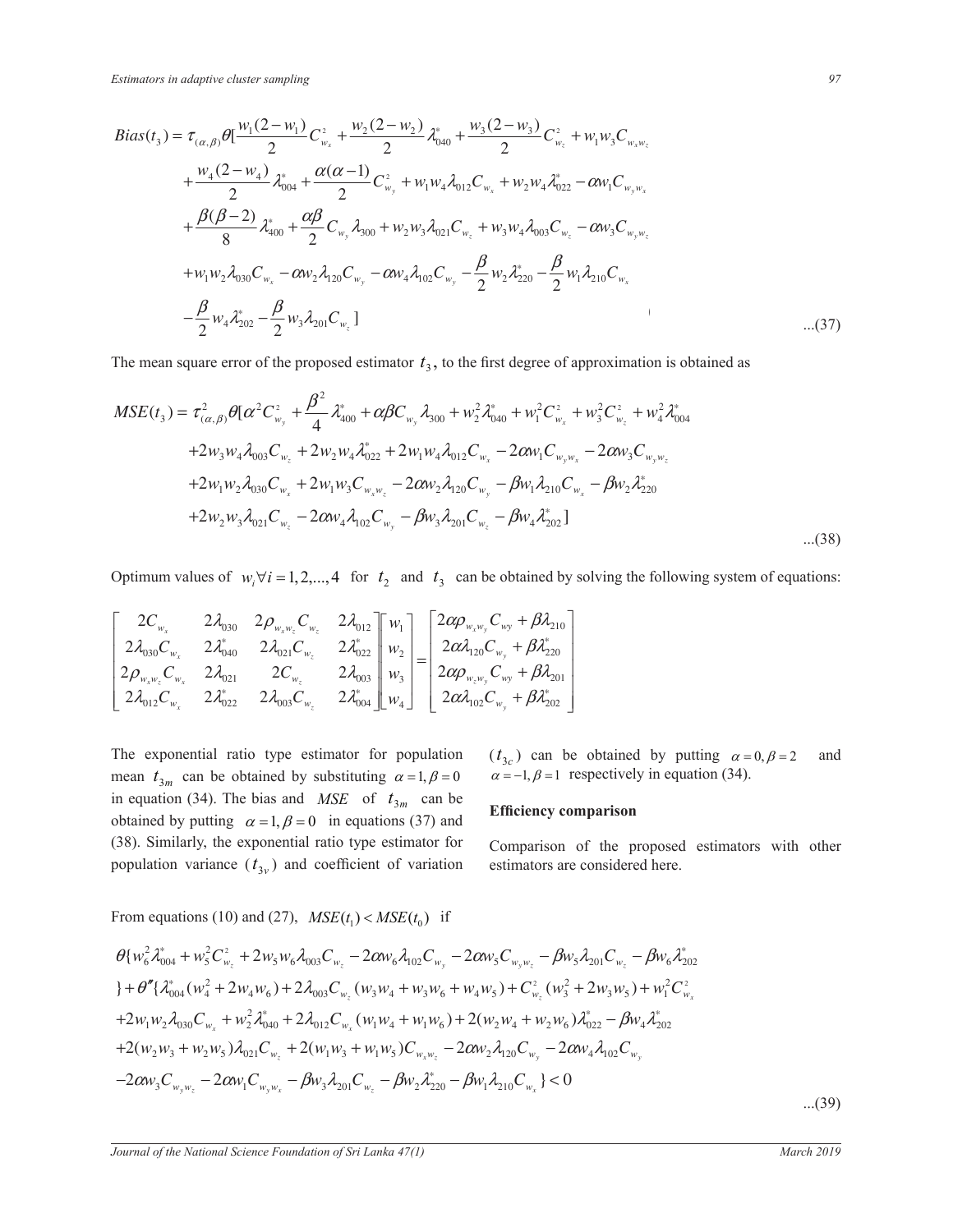From equations (16) and (27),  $MSE(t_1) < MSE(t_{dc-1})$  if

$$
\theta \{w_{6}^{2}\lambda_{004}^{*} + C_{w_{z}}^{2}(w_{5}^{2} - 4) + 2w_{5}w_{6}\lambda_{003}C_{w_{z}} - \beta w_{6}\lambda_{202}^{*} - 2\alpha w_{6}\lambda_{102}C_{w_{y}} - \beta\lambda_{201}C_{w_{z}}(w_{5} - 2) \n-C_{w_{y}w_{z}}(2\alpha w_{5} - 4\alpha)\} - \theta'\left\{2\alpha C_{w_{y}w_{z}} + \beta\lambda_{201}C_{w_{z}} - 3C_{w_{z}}^{2}\right\} + \theta''\left\{2(w_{2}w_{3} + w_{2}w_{5})\lambda_{021}C_{w_{z}} + 2\lambda_{003}C_{w_{z}}(w_{3}w_{4} + w_{3}w_{6} + w_{4}w_{5}) + (w_{3}^{2} + 2w_{3}w_{5})C_{w_{z}}^{2} + C_{w_{x}}^{2}(w_{1}^{2} - 1) + 2w_{1}w_{2}\lambda_{030}C_{w_{x}} + (w_{4}^{2} + 2w_{4}w_{6})\lambda_{004}^{*} + 2(w_{2}w_{4} + w_{2}w_{6})\lambda_{022}^{*} + 2(w_{1}w_{4} + w_{1}w_{6})\lambda_{012}C_{w_{x}} - 2\alpha w_{4}\lambda_{102}C_{w_{y}} + w_{2}^{2}\lambda_{040}^{*} + 2(w_{1}w_{3} + w_{1}w_{5} - 4)C_{w_{x}w_{z}} - 2\alpha w_{3}C_{w_{y}w_{z}} - 2\alpha C_{w_{y}w_{x}}(w_{1} - 1) - 2\alpha w_{2}\lambda_{120}C_{w_{y}} - \beta w_{2}\lambda_{220}^{*} - \beta w_{4}\lambda_{202}^{*} - \beta w_{3}\lambda_{201}C_{w_{z}} - \beta\lambda_{210}C_{w_{x}}(w_{1} - 1)\} < 0
$$
...(40)

3) From (10) and (33), *MSE t* )( < *MSE t* )( if From equations (10) and (33),  $MSE(t_2) < MSE(t_0)$  if

$$
w_4^2 \lambda_{004}^* + w_3^2 C_{w_z}^2 + w_2^2 \lambda_{040}^* + w_1^2 C_{w_x}^2 + 2 w_1 w_4 \lambda_{012} C_{w_x} + 2 w_3 w_4 \lambda_{003} C_{w_z} + 2 w_2 w_3 \lambda_{021} C_{w_z} + 2 w_2 w_4 \lambda_{022}^* + 2 w_1 w_3 C_{w_x w_z} - 2 \alpha w_1 C_{w_y w_x} + 2 w_1 w_2 \lambda_{030} C_{w_x} - 2 \alpha w_4 \lambda_{102} C_{w_y} - 2 \alpha w_3 C_{w_y w_z} - 2 \alpha w_2 \lambda_{120} C_{w_y} - \beta w_4 \lambda_{202}^* - \beta w_3 \lambda_{201} C_{w_z} - \beta w_2 \lambda_{220}^* - \beta w_1 \lambda_{210} C_{w_x} < 0 \qquad \qquad \dots (41)
$$

From equations (19) and (33),  $MSE(t_2) < MSE(t_{dc-2})$  if

$$
w_4^2 \lambda_{004}^* + C_{w_z}^2 (w_3^2 - 1) + w_2^2 \lambda_{040}^* + 2w_3 w_4 \lambda_{003} C_{w_z} + 2w_2 w_3 \lambda_{021} C_{w_z} + 2C_{w_x w_z} (w_1 w_3 - 1)
$$
  
+2w\_2 w\_4 \lambda\_{022}^\* + 2w\_1 w\_4 \lambda\_{012} C\_{w\_x} + 2w\_1 w\_2 \lambda\_{030} C\_{w\_x} - 2\alpha w\_2 \lambda\_{120} C\_{w\_y} - 2\alpha C\_{w\_y w\_z} (w\_3 - 1)  
+ C\_{w\_x}^2 (w\_1^2 - 1) - 2\alpha w\_4 \lambda\_{102} C\_{w\_y} - 2\alpha C\_{w\_y w\_x} (w\_1 - 1) - \beta \lambda\_{201} C\_{w\_z} (w\_3 - 1) - \beta w\_2 \lambda\_{220}^\*  
- $\beta w_4 \lambda_{202}^* - \beta \lambda_{210} C_{w_x} (w_1 - 1) < 0$ ...(42)

From equations (10) and (38),  $MSE(t_3) < MSE(t_0)$  if equation (41) is satisfied.

From equations (22) and (38),  $MSE(t_3) < MSE(t_{dc-3})$  if equation (42) is satisfied.

#### **RESULTS AND DISCUSSION**

and existing estimators. The estimators are evaluated in axxociated terms of  $MSE$ , absolute relative bias ( $ARB$ ) and percent study variable  $y$  and two associated auxiliary variables One artificial population and one real dataset are considered for numerical comparison of the proposed relative efficiency (PRE). Chutiman and Kumphon (2008) generated a rare and clustered population for *x* and *z*. For artificial population, simulated  $y, x$  and *z* values are studied from Chutiman and Kumphon (2008). To avoid zeros, artificial population is generated using the relation,

SULTS AND DISCUSSION  
\n
$$
y_i = \begin{cases} 4yc_i & \text{if } yc_i > 0 \\ y_i \sim Poi(2) & \text{otherwise} \end{cases}
$$

*y* on the same pattern. The condition of interest is and two associated auxiliary variables the four adjacent units. The study region is partitioned where  $yc_i$  are the simulated values from Chutiman and Kumphon (2008). Auxiliary variables are generated  $C = \{y : y > 5\}$ . The neighbourhood is defined as into  $20 \times 20 = 400$  square units. The initial sample in phase one varies from 40 to 340 and in phase two, it varies from 5 to 170. The data statistics for simulated population are: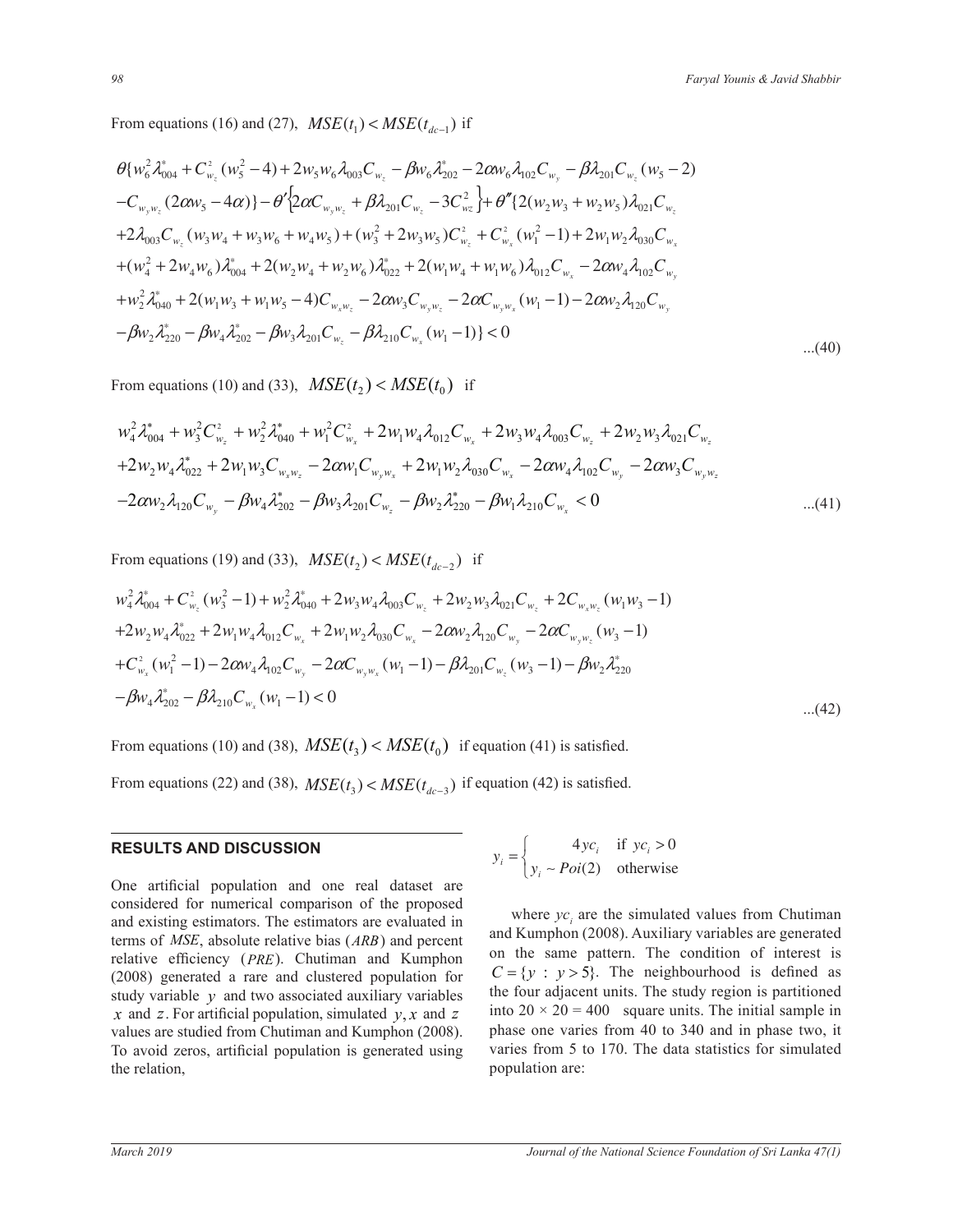

*Florida are studied from Smith <i>et al.* (1995). Data on blue  $_{\rm tot}$ winged teal and green winged teal are used as auxiliary *For real dataset, counts of teals in 5000 km<sup>2</sup> area,* which is partitioned into 200 25 km<sup>2</sup> quadrats in central variables *x* and *z*, respectively to generate the study variable  $y$ , using the model,

$$
y_i = 4x_i + 4z_i + e_i
$$

= = = =  $C = \{y : y > 0\}$ . The initial sample in phase one varies  $\frac{1}{20}$  to 150 and in phase two, it varies from 2 to<br>The data statistics for real dataset are:  $\frac{1}{2}$  or  $\frac{1}{2}$  is  $\frac{1}{2}$  in the minimum sample in phase one varies from 20 to 75. The data statistics for real dataset are:  $\frac{1}{2}$  in the data biatistics for  $\frac{1}{2}$ where  $e_i \sim N(0, x_i + z_i)$ . The condition of interest is

$$
N = 200, \overline{Y}_{w} = 361.9401, \overline{X}_{w} = 70.6048, \overline{Z}_{w} = 12.01, S_{w_y}^{2}
$$
  
= 3498192,  $S_{w_x}^{2} = 130872.4$ ,  

$$
S_{w_z}^{2} = 12816.53, C_{w_y} = 5.1676, C_{w_x} = 5.1238, C_{w_z}
$$
  
= 9.4263,  $\rho_{w_y w_x} = 0.9999$ ,  

$$
\rho = 0.5442, \rho = 0.5443, C = 26.4751, C
$$

$$
\rho_{w_x w_z} = 0.5442, \rho_{w_y w_z} = 0.5443, C_{w_y w_x} = 26.4751, C_{w_x w_z}
$$
  
= 26.5136,

$$
\lambda_{400} = 26.4596, \lambda_{040} = 26.4355, \lambda_{004} = 96.9604, \lambda_{300}
$$
  
= 5.0454,  $\lambda_{030} = 5.0418$ ,  

$$
\lambda_{003} = 9.7831, \lambda_{120} = 5.0430, \lambda_{102} = 5.1769, \lambda_{210}
$$
  
= 5.0442,  $\lambda_{012} = 5.1757$ ,  

$$
\lambda_{201} = 2.7462, \lambda_{021} = 2.7450, \lambda_{220} = 26.4475, \lambda_{202}
$$
  
= 27.1226,  $\lambda_{022} = 27.1103$ ,

are  $t_{1m}$ ,  $t_{2m}$ ,  $t_{3m}$ . Similarly estimators proposed for information about parameters of auxiliary variable. All population and real dataset. The proposed estimators *PRE ARB* for population mean in three different situations sample size, the proposed estimators are highly efficient population variance and coefficient of variation are  $t_{1v}$ , size increases, the proposed estimators are efficient with vanishing *ARB*. The proposed estimators for population with some amount of *ARB* present but as initial sample *PRE* (less *MSE*) than the existing estimators in all three The results for *MSE ARB* and *PRE* of different estimators for estimation of population mean, variance and coefficient of variation are presented in Tables 1, 2 and 3, respectively. The estimators are proposed under three different situations, i.e. partial, no and full the results reveal the same pattern for both artificial  $t_{2v}$ ,  $t_{3v}$  and  $t_{1c}$ ,  $t_{2c}$ ,  $t_{3c}$ , respectively. For small initial mean, variance and coefficient of variation have high situations. As initial sample size increases, *PRE* of proposed estimators for population mean, variance and coefficient of variation increases for situations 1 and 2 and remains constant for situation 3.

### **CONCLUSION**

Exponential ratio type estimators are proposed for the general parameter  $(\tau_{(\alpha,\beta)} = \overline{Y}_{w}^{\alpha} S_{w_{\nu}}^{\beta})$  using two auxiliary variables in adaptive cluster sampling under two phase sampling schemes. The results from both populations depict that the proposed estimators for general parameter are more efficient than the usual estimator proposed by Thompson (1990) and the ratio type estimator proposed by Dryver and Chao (2007) in all three situations. This shows that use of both population mean and variance of auxiliary variables is beneficial.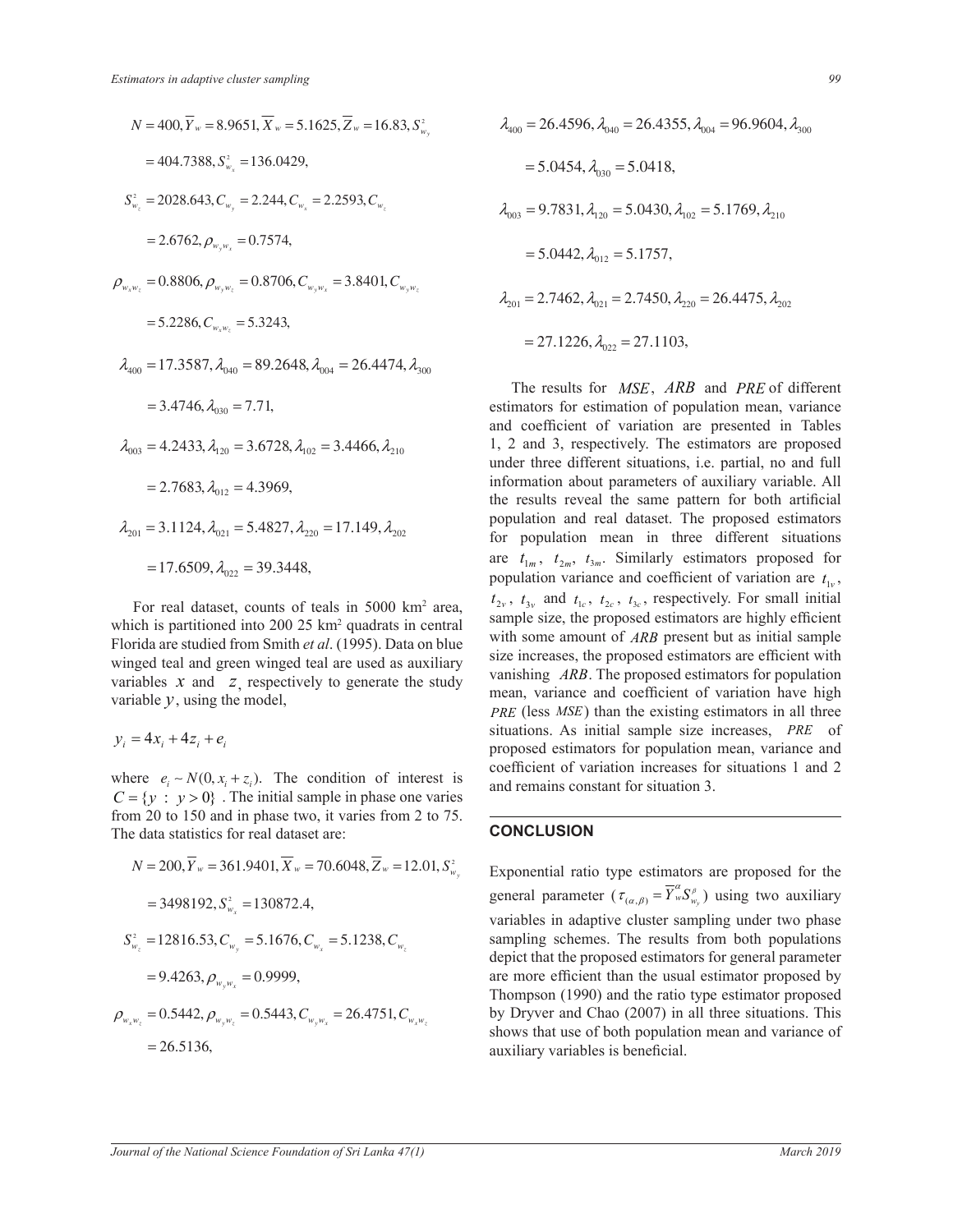| i                                                          |
|------------------------------------------------------------|
|                                                            |
| $\frac{1}{2}$                                              |
|                                                            |
|                                                            |
|                                                            |
| i<br>i<br>֧֢֧֢ׅ֧ׅ֧֖֧ׅ֧ׅ֧ׅ֧ׅ֧ׅ֧ׅ֧ׅ֧֚֚֚֚֚֡֟֓֜֓֝֜֜֓֜֓֜֓֜֓֜֓֜֓ |
|                                                            |
| こうこう うらく うらま きょくこうじょうくう しょくしょく                             |
|                                                            |
|                                                            |
|                                                            |
|                                                            |
|                                                            |
|                                                            |
|                                                            |
|                                                            |
|                                                            |
| ï                                                          |
|                                                            |
|                                                            |
|                                                            |
|                                                            |
|                                                            |
|                                                            |
|                                                            |
|                                                            |
| ï                                                          |
|                                                            |
|                                                            |
|                                                            |
| l,                                                         |
| I<br>ļ                                                     |
| 7                                                          |
| $\ddot{\phantom{a}}$                                       |
|                                                            |
| $\frac{1}{2}$<br>$\overline{a}$                            |
|                                                            |
| ASE<br>H                                                   |
|                                                            |
|                                                            |
| į.                                                         |
|                                                            |

|                      | $t_{\rm om}$                | $1.731e^{6}$        | $6.821e^{5}$ | $3.323e^{5}$        | $2.158e^{5}$ | $1.574e^{5}$        | 52473            | 29035        |     | $\mathbf{t}_{\text{eff}}$     | $0.0\,$ | 0.0              | $0.0\,$ | 0.0    | 0.0            | $0.0\,$                                             | 0.0    |     | $t_{\rm om}$                  | 100          | 100        | 100             | 100        | $100\,$      | 100                 |
|----------------------|-----------------------------|---------------------|--------------|---------------------|--------------|---------------------|------------------|--------------|-----|-------------------------------|---------|------------------|---------|--------|----------------|-----------------------------------------------------|--------|-----|-------------------------------|--------------|------------|-----------------|------------|--------------|---------------------|
|                      | $\mathbf{t}_{\text{de-3m}}$ | 5.732e <sup>6</sup> | $2.258e^{6}$ | $1.100e^6$          | $7.145e^{6}$ | 5.211e <sup>6</sup> | $1.737e^{6}$     | 96121        |     | $t_{\rm de\text{-}3m}$        | 43.75   | 17.23            | 8.39    | 5.45   | 3.97           | 1.32                                                | 0.73   |     | $t_{\rm de\text{-}3m}$        | 30.21        | 30.21      | 30.21           | 30.21      | 30.21        | 30.21               |
|                      | $t_{\rm sm}$                | 27.033              | 10.649       | 5.1882              | 3.3696       | 2.4576              | 0.8192           | 0.4533       |     | $t_{\rm sm}$                  | 0.26    | $\overline{0}$ . | 0.05    | 0.03   | 0.02           | 0.0081                                              | 0.0045 |     | $t_{\rm sm}$                  | $6.405e^{6}$ | $6.405e^6$ | $6.405e^6$      | $6.405e^6$ | $6.405e^{6}$ | 6.405e <sup>6</sup> |
| Real dataset         | $t_{\rm de\hbox{-}2m}$      | 5.368e <sup>6</sup> | $1.975e^{6}$ | 8.714e <sup>5</sup> | $5.237e^{5}$ | $3.594e^{5}$        | $1.332e^{5}$     | 83189        |     | $t_{\rm de\text{-}2m}$        | 39.78   | 14.14            | 5.89    | 3.36   | 2.21           | 0.88                                                | 0.59   |     | $t_{\rm de\text{-}2m}$        | 32.25        | 34.53      | 38.14           | 41.21      | 43.79        | 39.36               |
|                      | $t_{2m}$                    | .574e <sup>5</sup>  | $1.224e^{5}$ | 99004               | 82560        | 69966               | 17491            | 5597         |     | $t_{2m}$                      | 0.24    | 0.08             | 0.03    | 0.02   | $0.01$         | 0.0054                                              | 0.0036 |     | $t_{\rm 2m}$                  | 1099.8       | 557.1      | 335.68          | 261.43     | 224.99       | 300                 |
|                      | $t_{\rm de\,Im}$            | 2.126e              | $7.717e^{6}$ | 3.329e <sup>6</sup> | $1.962e^{6}$ | $1.324e^{6}$        | $6.312e^{5}$     | $3.214e^{5}$ |     | $t_{\rm de\,Im}$              | 122.4   | 44.7             | 19.5    | $11.6$ | 7.9            | 3.6                                                 | 1.8    |     | $t_{\rm de\text{-}1m}$        | 8.14         | 8.84       | 9.98            | 10.99      | $11.88\,$    | 8.31                |
|                      | $t_{\rm lm}$                | 97105               | 75517        | 61042               | 50935        | 43395               | 10901            | 4302         |     | $t_{\text{m}}$                | 1699    | 750              | 308     | 174    | $88\,$         | $78$                                                | 2.01   |     | $t_{\rm lm}$                  | 1783.3       | 903.31     | 544.43          | 423.84     | 362.76       | 481.32              |
|                      | $\Xi$<br><b>MSE</b>         | $\sim$              | 5            | $\overline{10}$     | 15           | $\Omega$            | $50\,$           | 75           | ARB | $\Xi$                         | $\sim$  | $\sim$           | 10      | 15     | $\overline{c}$ | $50\,$                                              | 75     | PRE | $\mathbf{u}$                  | $\sim$       | $\sim$     | $\overline{10}$ | 15         | $\Omega$     | $50\,$              |
|                      | $\mathbf{t}^{\mathrm{g}}$   | 79.932              | 39.46        | 19.224              | 12.465       | 4.0472              | 2.3474           | 1.3761       |     | $t_{\rm om}$                  | $0.0\,$ | 0.0              | 0.0     | 0.0    | 0.0            | $0.0\,$                                             | 0.0    |     | $t_{\rm om}$                  | 100          | 100        | 100             | 100        | 100          | $100\,$             |
|                      | $t_{\rm de\text{-}3m}$      | 155.78              | 76.902       | 37.465              | 24.293       | 7.8874              | 4.5747           | 2.6817       |     | $t_{\rm de\text{-}3m}$        | 1.68    | 0.83             | 0.4     | 0.26   | 0.08           | 0.04                                                | 0.02   |     | $t_{\rm de\text{-}3m}$        | 51.31        | 51.31      | 51.31           | 51.31      | 51.31        | 51.31               |
|                      | $t_{\rm sm}$                | 5.513               | 7.6584       | 3.731               | 2.4193       | 0.7855              | 0.4556           | 0.2671       |     | $t_{\rm sm}$                  | 1.9     | 0.94             | 0.45    | 0.29   | 0.09           | 0.05                                                | 0.03   |     | $t_{\rm sm}$                  | 515.27       | 515.27     | 515.27          | 515.27     | 515.27       | 515.27              |
| Simulated population | $t_{\rm de\text{-}2m}$      | 147.14              | 69.337       | 31.436              | 19.762       | 6.4281              | 3.9603           | 2.4897       |     | $\mathbf{t}_{\mathrm{de-2m}}$ | 1.49    | 0.66             | 0.27    | 0.16   | 0.05           | 0.03                                                | 0.02   |     | $t_{\rm de\text{-}2m}$        | 54.33        | 56.91      | 61.16           | 63.08      | 62.96        | 59.27               |
|                      | $t_{2m}$                    | 22.852              | 14.084       | 8.8522              | 6.2683       | 2.025               | 0.9775           | 0.4302       |     | $t_{2m}$                      | 1.69    | 0.75             | 0.3     | 0.18   | 0.05           | 0.04                                                | 0.02   |     | $t_{2m}$                      | 349.79       | 280.18     | 217.18          | 198.87     | 199.87       | 240.16              |
|                      | $\mathbf{t}_{\text{de-lm}}$ | 446.07              | 199.67       | 82.682              | 49.74        | 16.224              | 10.765           | 7.4985       |     | $\mathbf{t}_{\text{de-lm}}$   | 4.06    | 1.82             | 0.76    | 0.46   | 0.15           | 0.09                                                | 0.06   |     | $\mathbf{t}_{\mathrm{de-lm}}$ | 17.92        | 19.76      | 23.25           | 25.06      | 24.95        | 21.8                |
|                      | $t_{\rm lm}$                | 15.871              | 7.9729       | 3.9822              | 2.6082       | 0.8477              | 0.4815           | 0.2765       |     | $t_{\rm lm}$                  |         | $2.61$<br>1.22   | 0.51    | 0.32   |                | $\begin{array}{c} 0.11 \\ 0.06 \\ 0.03 \end{array}$ |        |     | $t_{\rm lm}$                  | 503.63       | 494.93     | 482.75          | 477.93     | 477.41       | 487.55              |
|                      | $\mathbf n$                 | $\sim$              | $10$         | $20\,$              | $30\,$       |                     | $\frac{80}{120}$ |              |     | $\Xi$                         |         |                  | $20\,$  | $30\,$ |                | $\frac{80}{120}$                                    |        |     | $\Xi$                         |              | 500        |                 | $30\,$     | $\rm 80$     | $120\,$             |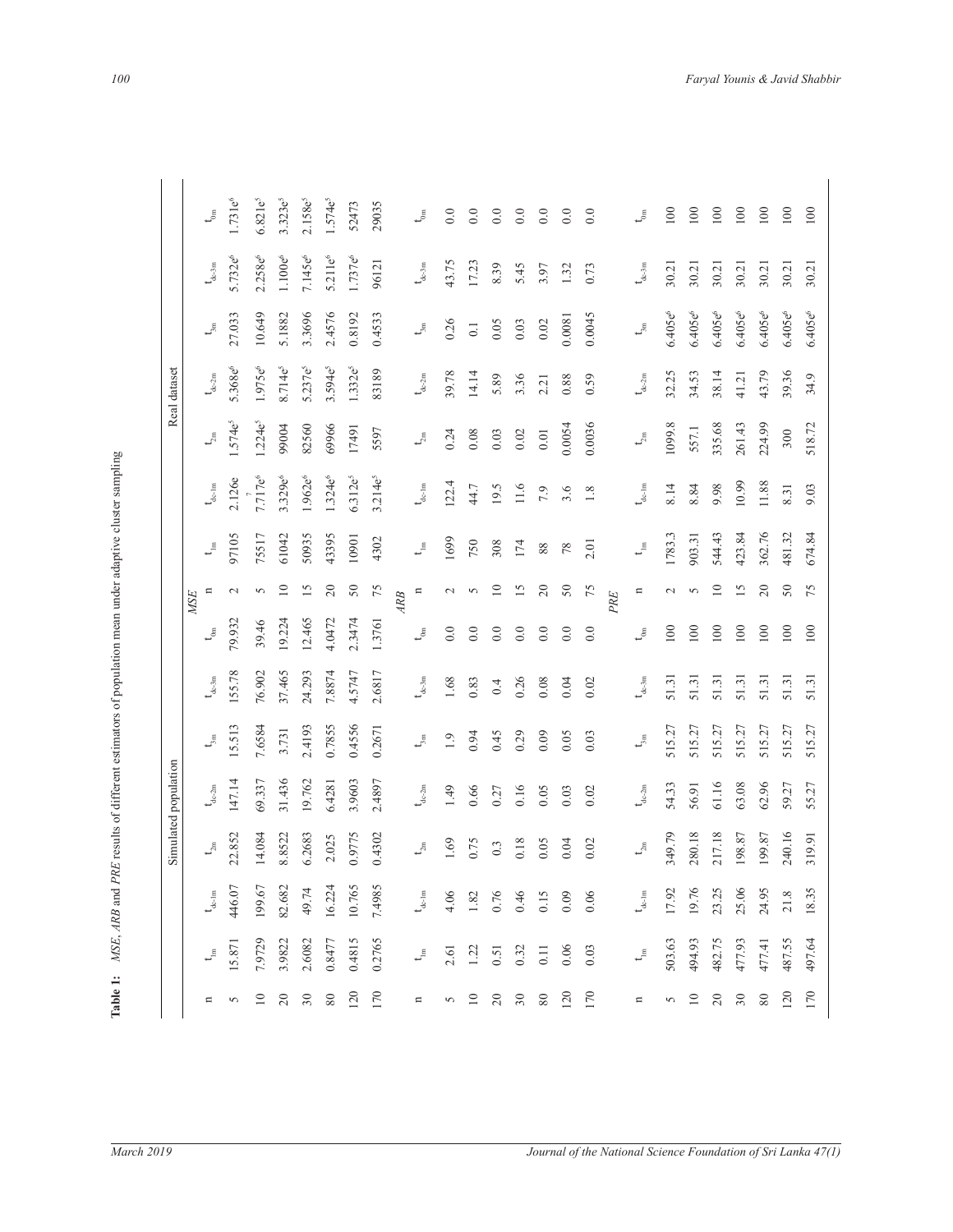|                    | ļ<br>ĺ                         |
|--------------------|--------------------------------|
|                    |                                |
|                    | ֖֖֢ׅׅׅ֪ׅ֚֚֚֚֚֚֚֚֡֝֝֬֝֬֝֬֝<br>l |
|                    | į                              |
|                    |                                |
|                    |                                |
|                    |                                |
|                    | l<br>١                         |
|                    | ı                              |
|                    |                                |
|                    |                                |
|                    |                                |
|                    |                                |
|                    |                                |
|                    |                                |
|                    | i                              |
|                    |                                |
|                    |                                |
|                    |                                |
| $\frac{1}{1}$<br>ļ |                                |
|                    | ĺ                              |
| $\frac{1}{2}$      |                                |
|                    | i<br>ij                        |
| ŗ                  | µ<br>גע                        |
|                    | $\overline{\phantom{a}}$       |
|                    | le 2:                          |
|                    |                                |

|                           |            | $t_{\rm o}$                   | $1.542e^{14}$         | $6.075e^{13}$      | $2.959e^{13}$ | $1.922e^{13}$ | $1.402e^{13}$ | $4.673e^{12}$        | $2.585e^{12}$       |    | $\mathfrak{t}_\infty$         | $0.0\,$ | $0.0\,$         | $0.0\,$         | 0.0      | $0.0\,$  | $0.0\,$ | 0.0              |     | $\zeta$                              | 100          | 100          | $100\,$      | 100          | 100          | 100   |
|---------------------------|------------|-------------------------------|-----------------------|--------------------|---------------|---------------|---------------|----------------------|---------------------|----|-------------------------------|---------|-----------------|-----------------|----------|----------|---------|------------------|-----|--------------------------------------|--------------|--------------|--------------|--------------|--------------|-------|
|                           |            | $t_{\text{de-3v}}$            | $5.431e^{14}$         | $2.139e^{14}$      | $1.042e^{14}$ | $6.770e^{13}$ | $4.938e^{13}$ | $1.646e^{13}$        | $9.107e^{12}$       |    | $t_{dc-3v}$                   | 44.38   | 17.48           | 8.51            | 5.53     | 4.03     | 1.34    | 0.74             |     | $t_{dc-3v}$                          | 28.39        | 28.39        | 28.39        | 28.39        | 28.39        | 28.39 |
|                           |            | $t_{\rm av}$                  | 5.440e <sup>8</sup>   | $2.143e^{8}$       | $1.044e^{8}$  | $6.781e^{7}$  | $4.945e^{7}$  | $1.648e^{7}$         | 9.122e <sup>6</sup> |    | $t_{\rm av}$                  | 6.11    | 2.41            | 1.17            | 0.76     | 0.55     | 0.18    | $\overline{0.1}$ |     | $t_{\rm av}$                         | $2.834e^{7}$ | $2.834e^{7}$ | $2.834e^{7}$ | $2.834e^{7}$ | $2.834e^{7}$ |       |
| Real dataset              |            | $\mathbf{t}_{\mathrm{de-2v}}$ | $5.078e^{14}$         | $1.864e^{14}$      | $8.201e^{13}$ | $4.916e^{13}$ | $3.366e^{13}$ | $1.253e^{13}$        | $7.850e^{12}$       |    | $\mathbf{t}_{\mathrm{dc-2v}}$ | 40.35   | 14.34           | 5.98            | 3.42     | 2.24     | 0.89    | 0.6              |     | $t_{dc\text{-}2v}$                   | 30.36        | 32.58        | 36.09        | 39.1         | 41.64        |       |
|                           |            | $\mathsf{t}_\mathsf{2v}$      | $1.402e^{13}$         | $1.090e^{13}$      | $8.817e^{12}$ | $7.352e^{12}$ | $6.231e^{12}$ | $1.557e^{12}$        | $4.985e^{11}$       |    | $t_{\stackrel{\sim}{\sim}}$   | 5.55    | 1.97            | 0.82            | 0.47     | 0.31     | 0.12    | 0.08             |     | $t_{2x}$                             | 1099.9       | 557.13       | 335.69       | 261.44       | 224.99       |       |
|                           |            | $t_{\rm de\,iv}$              | $2.000e^{15}$         | $7.258e^{14}$      | $3.130e^{14}$ | $1.845e^{14}$ | $1.245e^{14}$ | $5.934e^{13}$        | $3.023e^{13}$       |    | $t_{\rm deiv}$                | 123.3   | 45              | 19.6            | $11.6\,$ | 7.9      | 3.7     | 1.9              |     | $t_{\text{de-1v}}$                   | 7.71         | 8.37         | 9.45         | 10.42        | 11.26        |       |
|                           |            | $\mathbf{t}_{\mathrm{in}}$    | $8.656e^{12}$         | $6.732e^{12}$      | $5.443e^{12}$ | $4.542e^{12}$ | $3.869e^{12}$ | 9.881e <sup>11</sup> | $4.033e^{11}$       |    | $t_{\rm m}$                   | 1657.7  | 683.5           | 299.3           | 160.5    | 83.5     | 80.8    | 4.99             |     | $\overline{t}$                       | 1781.5       | 902.41       | 543.76       | 423.19       | 362.31       |       |
|                           | <b>MSE</b> | $\Xi$                         | $\sim$                | $\sim$             | $\Box$        | 15            | $20\,$        | $50\,$               | 75                  | AB | $\mathbf n$                   | $\sim$  | $\sim$          | $\overline{10}$ | 15       | $20\,$   | $50\,$  | 75               | PRE | $\Xi$                                | $\sim$       | $\sim$       | 10           | 15           | $\Omega$     |       |
|                           |            | $\mathfrak{t}_\infty$         | 5.292e <sup>5</sup>   | $2.612e^{5}$       | $1.272e^{5}$  | 82537         | 26797         | 15542                | 9111                |    | ڴ                             | $0.0\,$ | 0.0             | 0.0             | 0.0      | $0.0\,$  | $0.0\,$ | 0.0              |     | $\mathfrak{t}^*$                     | 100          | 100          | 100          | 100          | 100          |       |
|                           |            | $t_{\rm de\text{-}3v}$        | $3.269e^{5}$          | $1.614e^{5}$       | 78637         | 50989         | 16555         | 9602                 | 5628                |    | $t_{\rm de\text{-}3v}$        | 0.59    | 0.29            | 0.14            | 0.09     | 0.03     | 0.017   | 0.01             |     | $\mathbf{t}_{\mathrm{de-3v}}$        | 161.87       | 161.87       | 161.87       | 161.87       | 161.87       |       |
|                           |            | $t_{\rm av}$                  | 80594                 | 39787              | 19383         | 12568         | 4080          | 2366                 | 1387                |    | $t_{\rm x}$                   | 12.37   | 6.11            | 2.97            | 1.93     | 0.62     | 0.36    | 0.21             |     | $t_{\rm y}$                          | 656.69       | 656.69       | 656.69       | 656.69       | 656.69       |       |
| opulation<br>$\mathbf{p}$ |            | $\mathbf{t}_{\mathrm{dc-2v}}$ | $.500e^{5}$<br>$\sim$ | .815e <sup>5</sup> | 94717         | 63076         | 20447         | 11240                | 6140                |    | $t_{de-2v}$                   | 0.52    | 0.23            | 0.09            | 0.05     | 0.018    | 0.012   | 0.008            |     | $t_{\rm dc-2v}$                      | 51.21        | 143.88       | 34.39        | 30.85        | 31.06        |       |
| Simulated                 |            | $\mathsf{t}_{2^{\mathsf{x}}}$ | $1.317e^{5}$          | 84539              | 55049         | 39374         | 12713         | 6001                 | 2523                |    | $t_{\stackrel{\sim}{\sim}}$   | 10.96   | 4.87            | 1.99            | 1.19     | 0.38     | 0.26    | 0.18             |     | $t_{2v}$                             | 401.84       | 309.06       | 231.23       | 209.62       | 210.79       |       |
|                           |            | $t_{\rm de\text{-}iv}$        | 7.586e <sup>5</sup>   | $3.481e^{5}$       | $1.509e^{5}$  | 92887         | 30253         | 19320                | 12794               |    | $t_{\rm de\,\,iv}$            | 2.48    | 1.09            | 0.43            | 0.25     | $0.08$   | 0.05    | 0.04             |     | $t_{\rm de\,\sc{iv}}$                | 69.76        | 75.04        | 84.35        | 88.86        | 88.57        |       |
|                           |            | $\mathbf{t}_{\mathrm{b}}$     | 90128                 | 48134              | 26036         | 17568         | 5717          | 3044                 | 1601                |    | $\mathfrak{t}^{\times}$       | 9.21    | 4.09            | 1.64            | 0.98     | 0.34     | 0.21    | 0.16             |     | $\mathfrak{t}^{\geq}_{\mathfrak{r}}$ | 587.22       | 542.8        | 488.89       | 469.8        | 468.66       |       |
|                           |            | n                             | $\sim$                | 10                 | 20            | 30            | $80\,$        | 120                  | 170                 |    | $\Xi$                         | $\sim$  | $\overline{10}$ | $\Omega$        | 30       | $\rm 80$ | 120     | 170              |     | $\Xi$                                | $\sim$       | 10           | 20           | 30           | $80\,$       |       |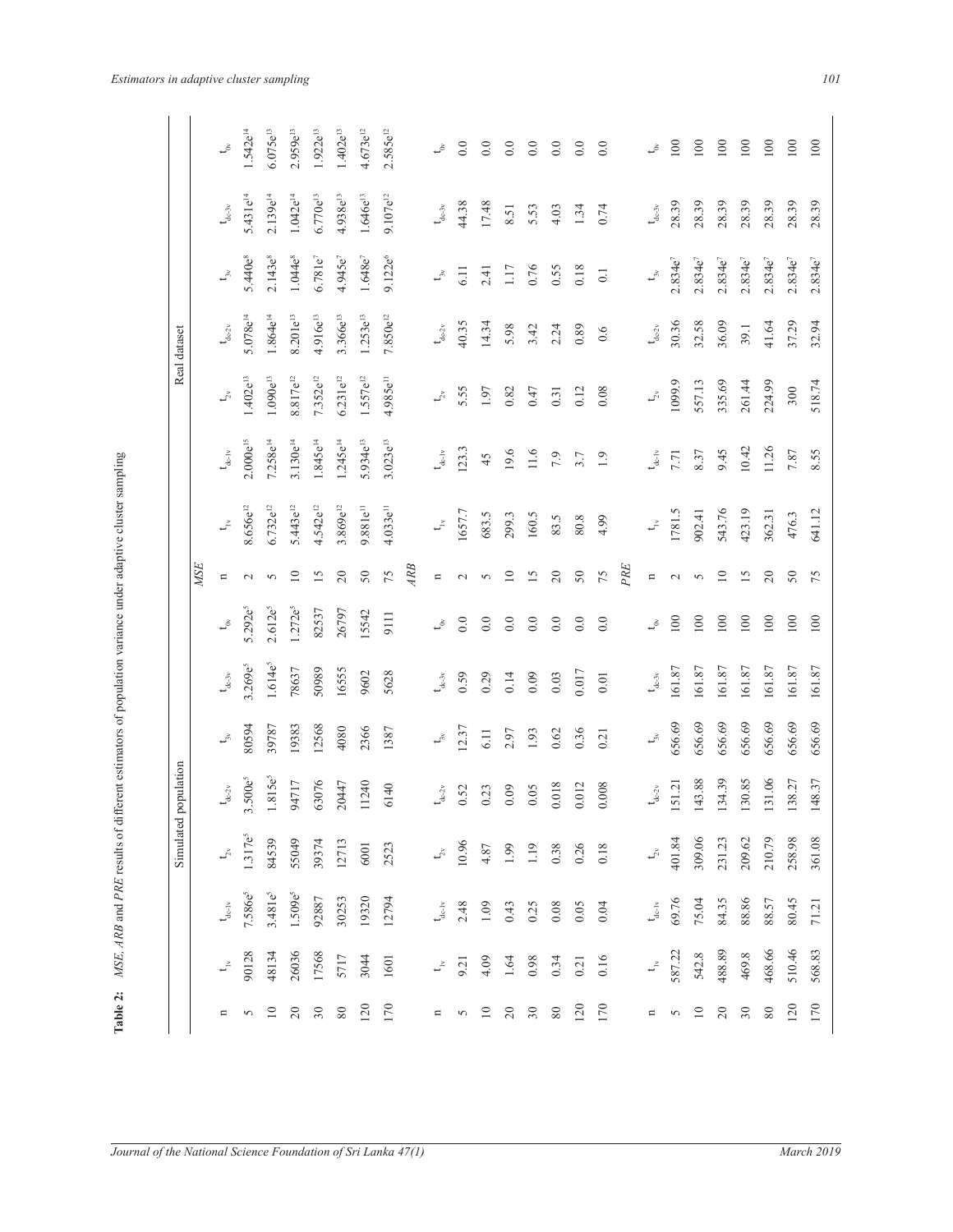|                                       | a said a              |
|---------------------------------------|-----------------------|
|                                       |                       |
|                                       |                       |
|                                       |                       |
| š                                     |                       |
|                                       |                       |
|                                       |                       |
|                                       |                       |
|                                       |                       |
|                                       | $\ddot{\phantom{a}}$  |
|                                       |                       |
|                                       |                       |
|                                       |                       |
|                                       |                       |
|                                       |                       |
|                                       |                       |
|                                       |                       |
|                                       |                       |
|                                       |                       |
|                                       |                       |
|                                       |                       |
|                                       |                       |
|                                       |                       |
|                                       |                       |
|                                       | .<br>.<br>.<br>.<br>. |
|                                       |                       |
|                                       |                       |
|                                       |                       |
|                                       |                       |
|                                       |                       |
|                                       |                       |
|                                       |                       |
|                                       |                       |
|                                       |                       |
|                                       |                       |
|                                       |                       |
|                                       |                       |
| $\frac{1}{1}$                         | l                     |
|                                       |                       |
|                                       |                       |
|                                       |                       |
|                                       |                       |
| $\frac{1}{2}$                         |                       |
|                                       |                       |
|                                       |                       |
| $\begin{array}{c} \hline \end{array}$ |                       |
|                                       |                       |
|                                       |                       |
|                                       |                       |
|                                       |                       |
| ť                                     | כ                     |
|                                       | ś                     |
| l                                     |                       |

|                      |            | $\mathfrak{t}^8$              | 92.481 | 36.432          | 17.75           | 11.527 | 8.4074   | 2.8025 | 1.5507 |    | $t^8$                         | 5.19   | 2.04   | 0.99            | 0.65  | 0.47     | 0.15             | 0.09           |     | చ్ర                         | 100                | 100                 | 100                 | 100                      | 100                 | 100                 |
|----------------------|------------|-------------------------------|--------|-----------------|-----------------|--------|----------|--------|--------|----|-------------------------------|--------|--------|-----------------|-------|----------|------------------|----------------|-----|-----------------------------|--------------------|---------------------|---------------------|--------------------------|---------------------|---------------------|
|                      |            | $\mathbf{t}_{\mathrm{dc-3c}}$ | 3025.9 | 1192.1          | 580.7           | 377.2  | 275.1    | 91.7   | 50.7   |    | $t_{\rm dc-3c}$               | 88.61  | 34.91  | 17.01           | 11.04 | 8.06     | 2.68             | 1.48           |     | $t_{\text{de-3c}}$          | 3.06               | 3.06                | 3.06                | 3.06                     | 3.06                | 3.06                |
|                      |            | $t_{3c}$                      | 0.005  | 0.002           | $0.001\,$       | 0.0006 | 0.0005   | 0.0002 | 8E-05  |    | $t_{\rm 3c}$                  | 6.03   | 2.37   | 1.16            | 0.75  | 0.55     | 0.18             | $\overline{0}$ |     | $t_{\rm ac}$                | .846e <sup>6</sup> | 1.846e <sup>6</sup> | 1.846e <sup>6</sup> | 1.846e <sup>6</sup>      | 1.846e <sup>6</sup> | 1.846e <sup>6</sup> |
| Real dataset         |            | $t_{\rm dc-2c}$               | 2759.3 | 984.6           | 413             | 237.3  | 156.6    | 62.1   | 41.3   |    | $\mathbf{t}_{\mathrm{dc-2c}}$ | 81.02  | 29.01  | 12.23           | 7.06  | 4.68     | 1.84             | 1.22           |     | $t_{\text{dc-2c}}$          | 3.35               | 3.7                 | 4.3                 | 4.85                     | 5.37                | 4.51                |
|                      |            | $t_{2c}$                      | 8.412  | 6.5407          | 5.288           | 4.4096 | 3.7369   | 0.9343 | 0.299  |    | $t_{2c}$                      | 5.01   | 1.58   | 0.52            | 0.22  | 0.09     | 0.07             | 0.06           |     | $L^2$                       | 1099.4             | 557.01              | 335.65              | 261.42                   | 244.98              | 299.97              |
|                      |            | $t_{\rm de\,\sc{1}c}$         | 7059.8 | 2572.6          | 1117.5          | 662.7  | 449.7    | 205.3  | 107.4  |    | $\mathbf{t}_{\text{de-1c}}$   | 183.5  | 67.4   | 29.6            | 17.7  | 12.2     | 5.4              | 2.8            |     | $\mathbf{t}_{\text{de-1c}}$ | 1.31               | 1.42                | .59                 | 1.74                     | 1.87                | 1.36                |
|                      |            | $t_{\rm e}$                   | 5.1846 | 4.0292          | 3.2573          | 2.7166 | 2.316    | 0.5906 | 0.1888 |    | $t_{\rm lc}$                  | 443.3  | 193.2  | 79.9            | 47.6  | 23.3     | 4.6              | 2.8            |     | $\downarrow^{\circ}$        | 1783.8             | 904.2               | 544.8               | 424.3                    | 363                 | 474.5               |
|                      |            | n                             | $\sim$ | $\sim$          | $\overline{10}$ | 15     | 20       | 50     | 75     |    | n                             | $\sim$ | $\sim$ | $\overline{10}$ | 15    | 20       | $50\,$           | 75             |     | n                           | $\sim$             | $\sim$              | $\supseteq$         | $\overline{15}$          | 20                  | 50                  |
|                      | <b>MSE</b> | $t^{\circ}_{\circ}$           | 1.321  | 0.6522          | 0.3177          | 0.206  | 0.0669   | 0.0388 | 0.0227 | AB | $t^{\circ}$                   | 0.17   | 0.08   | 0.04            | 0.02  | 0.009    | 0.005            | 0.003          | PRE | $t_{\rm oc}$                | 100                | 100                 | 100                 | 100                      | $100\,$             | 100                 |
|                      |            | $t_{\rm de\text{-}3c}$        | 27.645 | 13.647          | 6.649           | 4.3113 | 1.3998   | 0.8119 | 0.4759 |    | $\mathbf{t}_{\text{de-3c}}$   | 3.64   | 1.79   | 0.87            | 0.56  | 0.18     | $\overline{0}$ . | 0.47           |     | $t_{\text{de-3c}}$          | 4.78               | 4.78                | 4.78                | 4.78                     | 4.78                | 4.78                |
|                      |            | $t_{3c}$                      | 0.2203 | 0.1087          | 0.053           | 0.0343 | 0.0111   | 0.0065 | 0.0038 |    | $t_{3c}$                      | 2.24   | $\Box$ | 0.54            | 0.35  | 0.11     | 0.06             | 0.003          |     | $t_{\rm sc}$                | 599.71             | 599.71              | 599.71              | 599.71                   | 599.71              | 599.71              |
| Simulated population |            | $t_{\rm dc2c}$                | 24.646 | 11.022          | 4.5563          | 2.7385 | 0.8932   | 0.5986 | 0.4093 |    | $t_{\text{de-2c}}$            | 3.21   | 1.41   | 0.57            | 0.34  | 0.11     | 0.07             | 0.05           |     | $t_{\rm dc\text{-}2c}$      | 5.36               | 5.92                | 6.97                | 7.52                     | 7.48                | 6.48                |
|                      |            | $t_{2c}$                      | 0.3457 | 0.2185          | 0.1405          | 0.1001 | 0.0323   | 0.0154 | 0.0066 |    | $t_{2c}$                      | 2.01   | 0.9    | 0.37            | 0.22  | 0.07     | 0.04             | 0.03           |     | $t_{28}$                    | 382.15             | 298.41              | 226.16              | 205.77                   | 206.88              | 252.14              |
|                      |            | $t_{\rm de\,lo}$              | 55.893 | 25.367          | 10.777          | 6.5688 | 2.1408   | 1.3862 | 0.9449 |    | $t_{\rm de-1c}$               | 7.01   | 3.19   | 1.36            | 0.83  | 0.27     | 0.17             | 0.11           |     | $t_{\rm de~lc}$             | 2.36               | 2.57                | 2.95                | 3.14                     | 3.12                | $2.8$               |
|                      |            | $t^{\circ}$                   | 0.2487 | 0.1337          | 0.0728          | 0.0493 | 0.016    | 0.0085 | 0.0044 |    | $t_{\rm lc}$                  | 1.49   | 0.69   | 0.31            | 0.19  | 0.06     | 0.03             | 0.02           |     | $t^{\circ}$                 | 531.03             | 487.81              | 436.08              | 417.94                   | 418.85              | 456.64              |
|                      |            | $\mathbf n$                   | 5      | $\overline{10}$ | $\overline{20}$ | 30     | $\rm 80$ | 120    | 170    |    | $\mathbf{u}$                  | 5      | $10$   | $20$            | 30    | $\rm 80$ | 120              | 170            |     | $\mathbf{u}$                | $\sim$             | $\overline{10}$     | $20$                | $\overline{\mathbf{30}}$ | $\rm 80$            | 120                 |